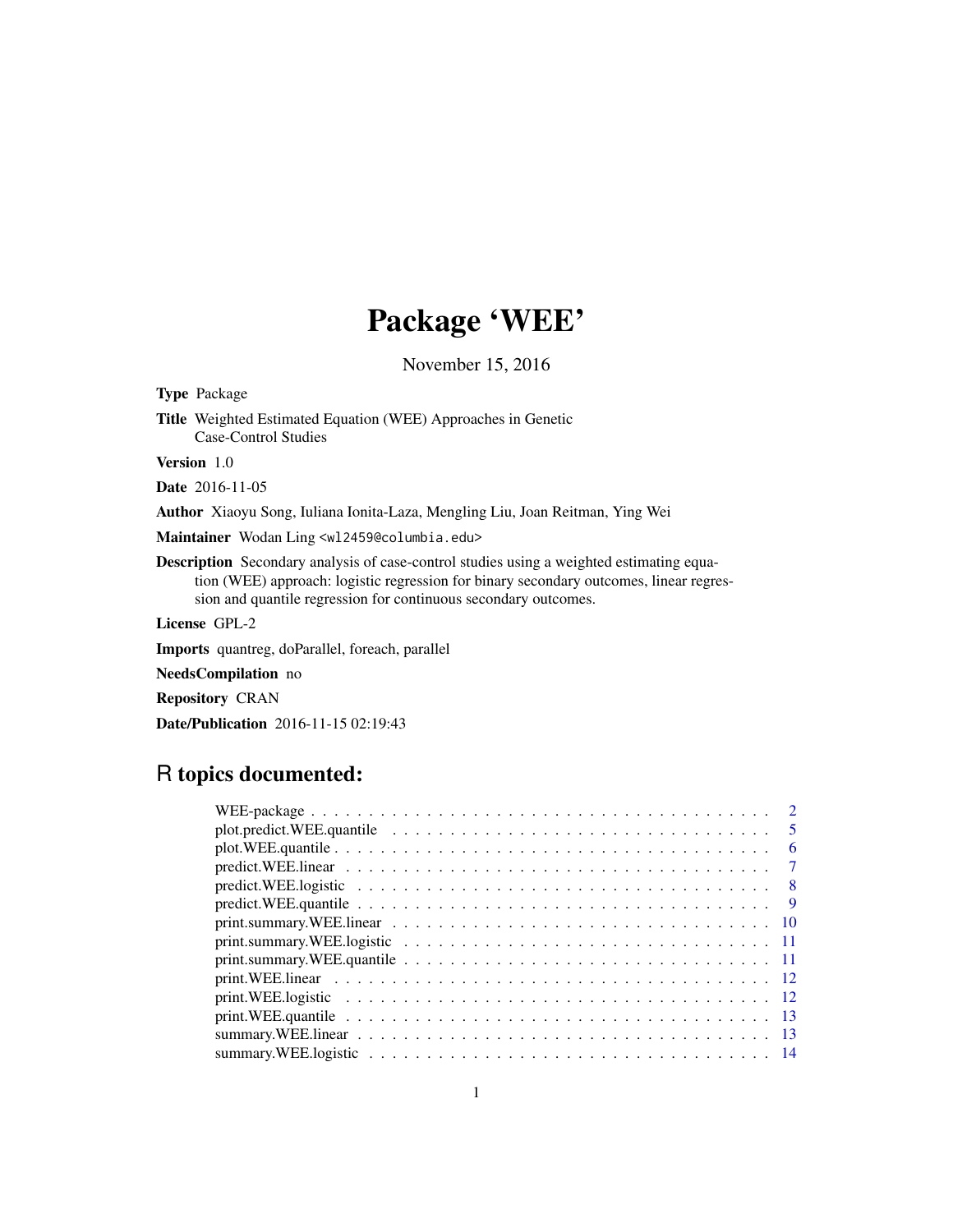#### <span id="page-1-0"></span>2 WEE-package

| Index | 23 |
|-------|----|
|       |    |
|       |    |
|       |    |
|       |    |

| WEE-package |                 |  | Weighted Estimated Equation (WEE) Approaches in Genetic Case- |  |  |
|-------------|-----------------|--|---------------------------------------------------------------|--|--|
|             | Control Studies |  |                                                               |  |  |

#### Description

Secondary analysis of case-control studies using a weighted estimating equation (WEE) approach: logistic regression for binary secondary outcomes, linear regression and quantile regression for continuous secondary outcomes.

#### Author(s)

Xiaoyu Song, Iuliana Ionita-Laza, Mengling Liu, Joan Reitman, Ying Wei

Maintainer: Wodan Ling <wl2459@columbia.edu>

#### References

[1] Ying Wei, Xiaoyu Song, Mengling Liu, Iuliana Ionita-Laza and Joan Reibman (2016). Quantile Regression in the Secondary Analysis of Case Control Data. *Journal of the American Statistical Association*, 111:513, 344-354; DOI: 10.1080/01621459.2015.1008101

[2] Xiaoyu Song, Iuliana Ionita-Laza, Mengling Liu, Joan Reibman, Ying Wei (2016). A General and Robust Framework for Secondary Traits Analysis. *Genetics*, vol. 202 no. 4 1329-1343; DOI: 10.1534/genetics.115.181073

#### Examples

```
#---------------------- WEE logistic regression ----------------------#
## Generate simulated data
# set population size as 500000
n = 500000
# set parameters
beta = c(0.2, 0.1) # P(Y|X,Z)gamma = c(0.3, \log(2), \log(2)) #P(D|X,Y,Z)
# generate the genetic variant X
x = rbinom(n, size=2, prob=0.3)
# generate the standardized continuous covariate Z correlated with X
z = rnorm(n, mean=0.5*x-0.3, sd=1)# generate the binary secondary trait Y
```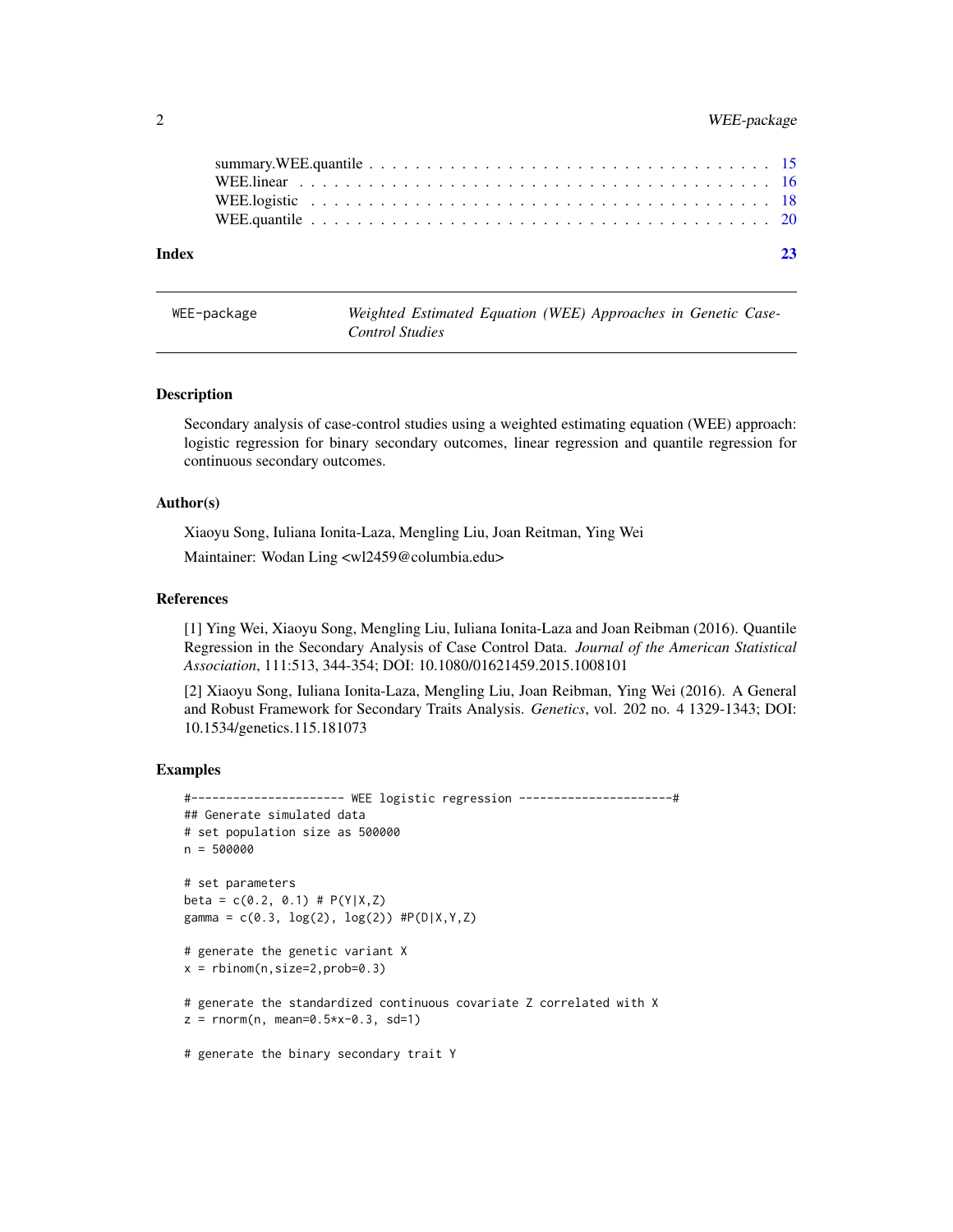#### WEE-package 3

```
py = exp(-1 + beta[1] * x + beta[2] * z)/
        (1+exp(-1+beta[1]*x+beta[2]*z))
y = rbinom(n, 1, py)# generate the primary disease D
# (alpha changes to make sure the disease prevalence = 0.1)
alpha = -2.88pd = exp(alpha+x*gamma[1]+y*log(2)+z*log(2))/(1+exp(alpha+x*gamma[1]+y*log(2)+z*log(2)))
d = rbinom(n,size=1,prob=pd)
# form the population dataset
dat = as.data.frame(cbind(d, y, z, x))
# generate sample dataset with 200 cases and 200 controls
dat_cases = dat[which(dat$d==1),]
dat_controls= dat[which(dat$d==0),]
dat_cases_sample = dat_cases[sample(sum(dat$d==1),
                             200,replace=FALSE),]
dat_controls_sample = dat_controls[sample(sum(dat$d==0),
                                   200,replace=FALSE),]
dat_logistic = rbind(dat_cases_sample,dat_controls_sample)
colnames(dat_logistic) = c("D", "y", "z", "x")D = dat_logistic$D # Disease status
pD = sum(dat$d==1)/500000 # Population disease prevalence
## WEE logsitic regression
WEE.logistic(y \sim x + z, D,
             data = dat_logistic, pD)
WEE.logistic(y \sim x + z, D,
             data = dat_logistic, pD, boot = 500)
#---------------------- WEE linear regression ----------------------#
## Generate simulated data
# set population size as 500000
n = 500000
# set parameters
beta = c(0.2, 0.1) # P(Y|X,Z)gamma = c(0.3, \log(2), \log(2)) #P(D|X,Y,Z)
# generate the genetic variant X
x = rbinom(n, size=2, prob=0.3)
# generate the standardized continuous covariate Z correlated with X
z = rnorm(n, mean=0.5*x-0.3, sd=1)# generate the continuous secondary trait Y
y = 1+beta[1]*x+beta[2]*z+rnorm(n)
```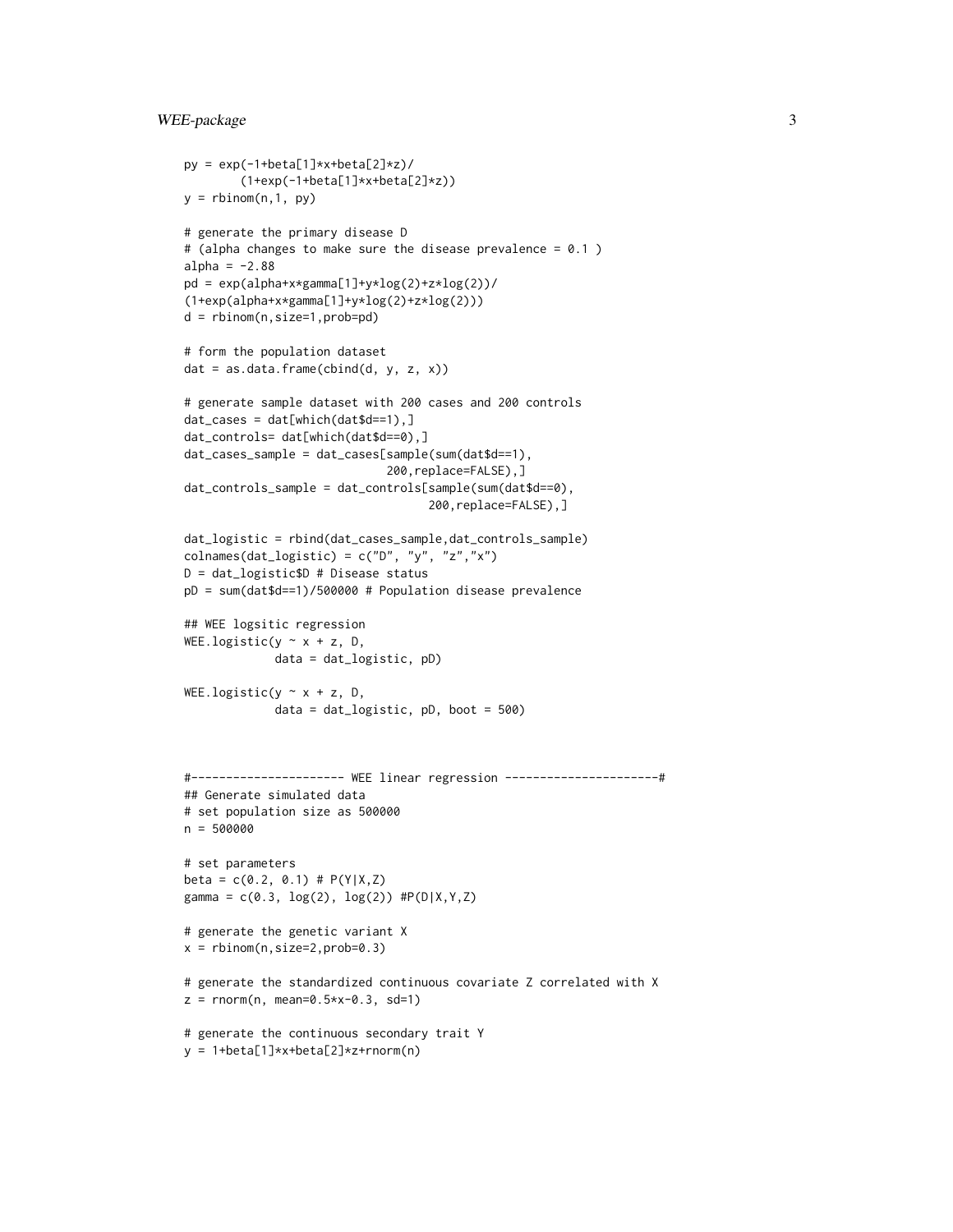```
# generate the primary disease D
alpha = -3.62pd = exp(alpha + x*gamma[1] + y*log(2) + z*log(2))/(1 + \exp(\text{alpha} + x \cdot \text{gamma}[1] + y \cdot \log(2) + z \cdot \log(2)))d = rbinom(n,size=1,prob=pd)
# form population data set
dat=as.data.frame(cbind(d, y, z, x))
# generate sample dataset with 200 cases and 200 controls
dat_cases = dat[which(dat$d==1),]
dat_controls= dat[which(dat$d==0),]
dat_cases_sample = dat_cases[sample(sum(dat$d==1),
                              200, replace=FALSE),]
dat_controls_sample = dat_controls[sample(sum(dat$d==0),
                                    200, replace=FALSE),]
dat_linear=rbind(dat_cases_sample,dat_controls_sample)
colnames(dat_linear)=c("D", "y", "z","x")
D = dat_linear$D # Disease status
pD = sum(data $d == 1)/500000 # Population disease prevalence## WEE linear regresssion
WEE.linear(y \sim x + z, D,
           data = dat_linear, pD)
WEE.linear(y \sim x + z, D,
          data = dat_linear, pD, boot = 500)
#---------------------- WEE quantile regression ----------------------#
## Generate simulated data
# set population size as 500000
n = 500000
# set parameters
beta = c(0.12, 0.1) # P(Y|X,Z)gamma = c(-4, \log(1.5), \log(1.5), \log(2)) #P(D|X,Y,Z)
# generate the genetic variant X
x = rbinom(n,size=2,prob=0.3)
# generate the continuous covariate Z
z = rnorm(n)# generate the continuous secondary trait Y
y= 1 + \text{beta}[1]*x + \text{beta}[2]*z + (1+0.02+x)*rnorm(n)# generate disease status D
p = exp(gamma[1]+x*gamma[2]+z*gamma[3]+y*gamma[4])/
(1+exp(gamma[1]+x*gamma[2]+z*gamma[3]+y*gamma[4]))
```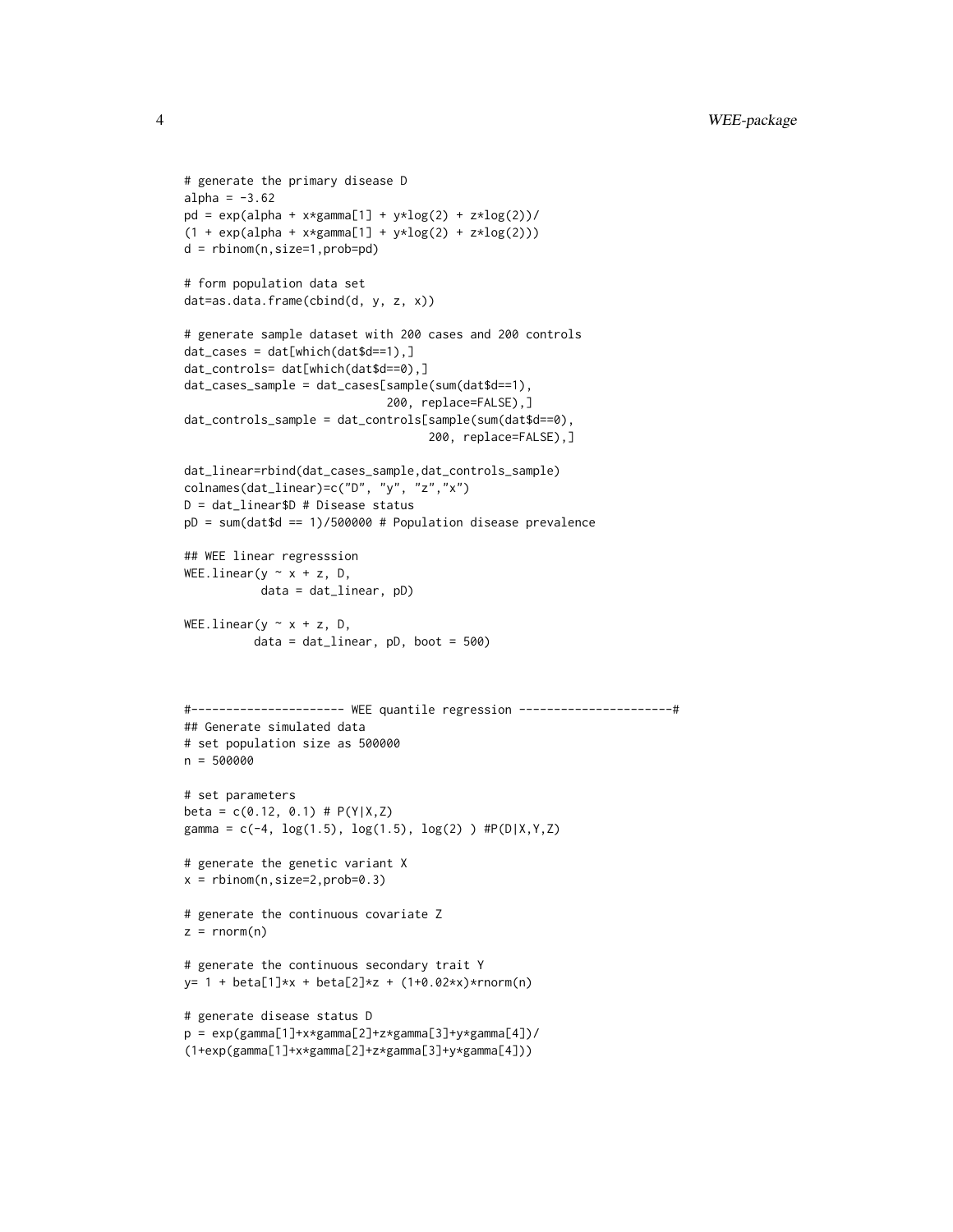```
d = rbinom(n,size=1,prob=p)
# form population data dataset
dat = as.data-frame(cbind(x,y,z,d))colnames(dat) = c("x", "y", "z", "d")# Generate sample dataset with 200 cases and 200 controls
dat_cases = dat[which(dat$d==1),]
dat_controls= dat[which(dat$d==0),]
dat_cases_sample = dat_cases[sample(sum(dat$d==1),
                            200, replace=FALSE),]
dat_controls_sample = dat_controls[sample(sum(dat$d==0),
                                   200, replace=FALSE),]
dat_quantile = as.data.frame(rbind(dat_cases_sample,
                                   dat_controls_sample))
colnames(dat_quantile) = c("x","y","z","D")
D = dat_quantile$D # Disease status
pd = sum(d==1)/n # population disease prevalence
# WEE quantile regressions:
WEE.quantile(y \sim x, D, tau = 0.5,
             data = dat_quantile, pd_pop = pd)
WEE.quantile(y \sim x + z, D, tau = 1:9/10,
             data = dat_quantile, pd\_pop = pd, boot = 500)
```
plot.predict.WEE.quantile

*Plot predicted quantiles of WEE.quantile regression fit*

#### Description

Plot the predicted quantiles and their point-wise confidence intervals of a WEE-quantile fit on new dataset.

#### Usage

## S3 method for class 'predict.WEE.quantile'  $plot(x, CI = FALSE, level = 0.95, index = 1, ...)$ 

#### Arguments

|    | object produced by predict. WEE, quantile.                                                                                                                                                                                                        |
|----|---------------------------------------------------------------------------------------------------------------------------------------------------------------------------------------------------------------------------------------------------|
| СI | logical flag indicating whether to plot confidence interval: default is FALSE; if<br>TRUE the function not only plots point predictions for each of the 'newdata'<br>points but also lower and upper confidence limits. Only set TRUE when boot > |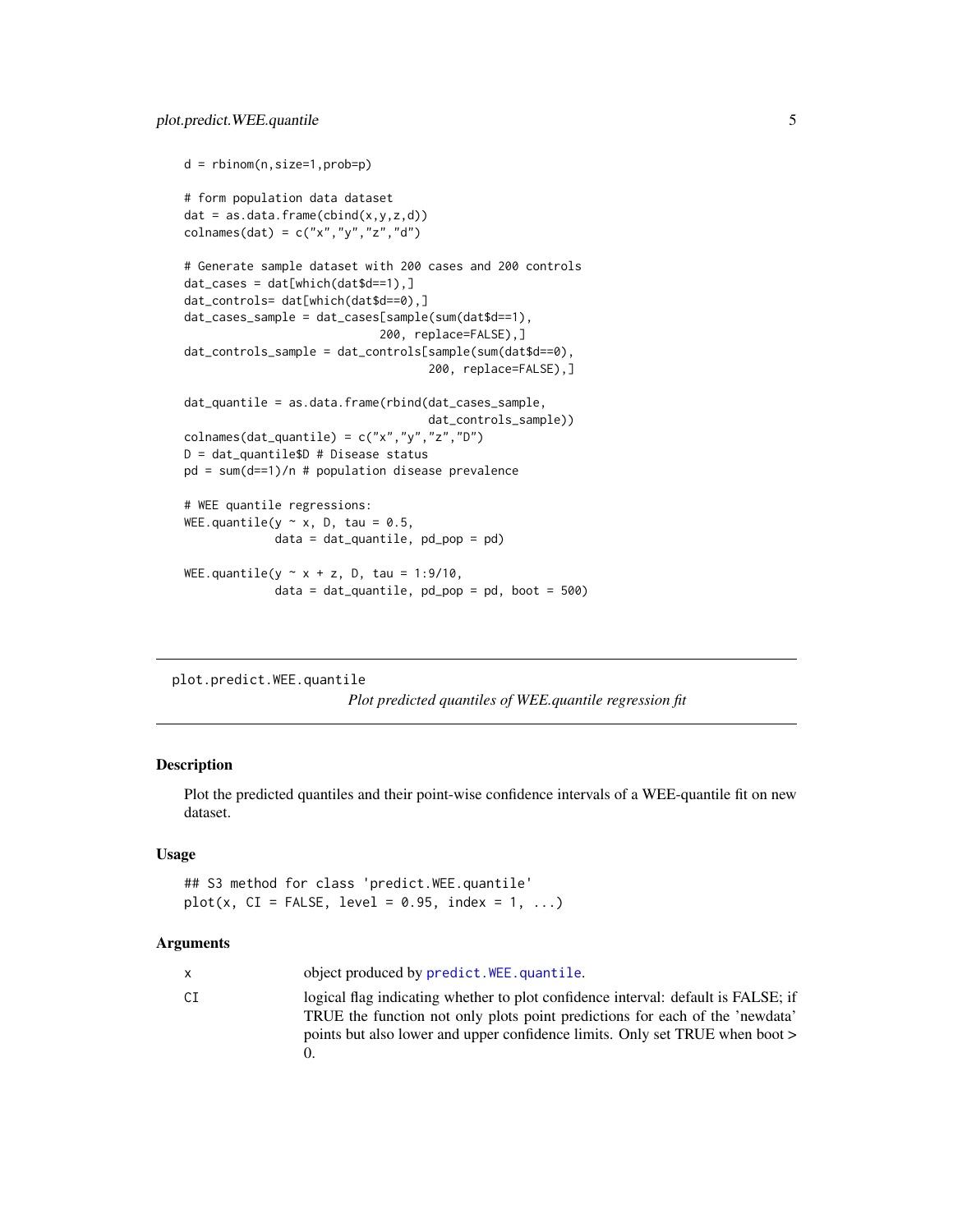<span id="page-5-0"></span>

| level                   | confidence level.                                                                                           |
|-------------------------|-------------------------------------------------------------------------------------------------------------|
| index                   | a vector to indicate the subset of news to be plotted. Default is 1, i.e. the first<br>combination of news. |
| $\cdot$ $\cdot$ $\cdot$ | further graphical parameters passed to plot.                                                                |

#### See Also

[predict.WEE.quantile](#page-8-1)

#### Examples

```
## continued from predict.WEE.quantile
## Plot prediction without confidence interval
plot(p1,index = c(2,3))## Plot prediction with confidence interval
```
plot(p2, CI = TRUE)

plot.WEE.quantile *Plot coefficients estimated from WEE.quantile*

#### Description

Plot the estimated quantile coefficients and their pointwise confidence intervals from WEE.quantile regression

#### Usage

## S3 method for class 'WEE.quantile'  $plot(x, CI = FALSE, level = 0.95, index = 1, ...)$ 

#### Arguments

| x     | object produced by WEE.quantile.                                                                                                                                                                                       |
|-------|------------------------------------------------------------------------------------------------------------------------------------------------------------------------------------------------------------------------|
| СI    | logical flag indicating whether to plot confidence interval: default is FALSE; if<br>TRUE the pointwise confidence interval is plotted. Only set TRUE when boots<br>$> 0$ in the WEE quantile fitting process.         |
| level | confidence level.                                                                                                                                                                                                      |
| index | a vector to indicate the subset of coefficients to be plotted (e.g., 2 indicates<br>the coefficient of the first covariate, 3 indicates the coefficient of the second<br>covaraite). Default is 1, i.e. the intercept. |
|       | further graphical parameters passed to plot.                                                                                                                                                                           |

#### See Also

[WEE.quantile](#page-19-1)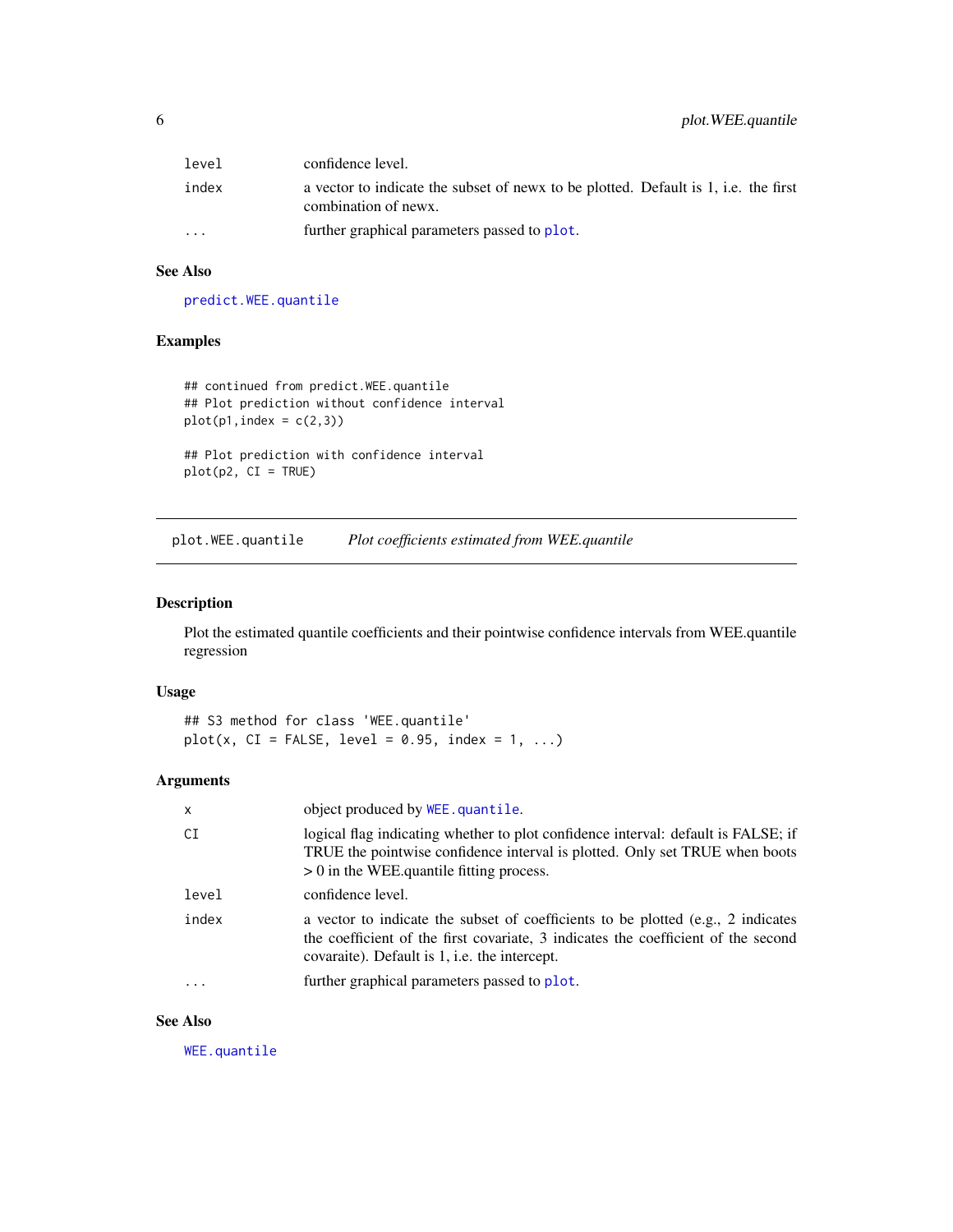#### <span id="page-6-0"></span>predict. WEE. linear 7

#### Examples

```
## continued from WEE.quantile
## plot fitted model without pointwise confidence interval
plot(WEE.quantile(y \sim x, D, tau = 0.5,
                  data = dat_quantile, pd_pop = pd), index = c(2,3))
## plot fitted model with pointwise confidence interval
plot(WEE.quantile(y \sim x + z, D, tau = c(0.25,0.5),
                  data = dat_quantile, pd\_pop = pd, boot = 500,
                  CI = TRUE
```
predict.WEE.linear *WEE Linear Regression Prediction*

#### Description

Prediction on new dataset based on model fitted by WEE linear regression

#### Usage

## S3 method for class 'WEE.linear' predict(object,newx, ...)

#### Arguments

| object                  | Object produced by WEE, linear.                                                                 |
|-------------------------|-------------------------------------------------------------------------------------------------|
| newx                    | A data matrix in which to look for variables with which to predict, new x cannot<br>be omitted. |
| $\cdot$ $\cdot$ $\cdot$ | Further arguments passed to or from other methods.                                              |

#### Details

Produces predicted values, obtained by evaluating the WEE linear regression function on newx.

#### Value

If in the WEE. linear fitting procedure boot  $= 0$ , only point predictions are provided here. If in the WEE.linear fitting procedurep boot > 0, standard errors of prediction are also provided.

#### See Also

[WEE.linear](#page-15-1)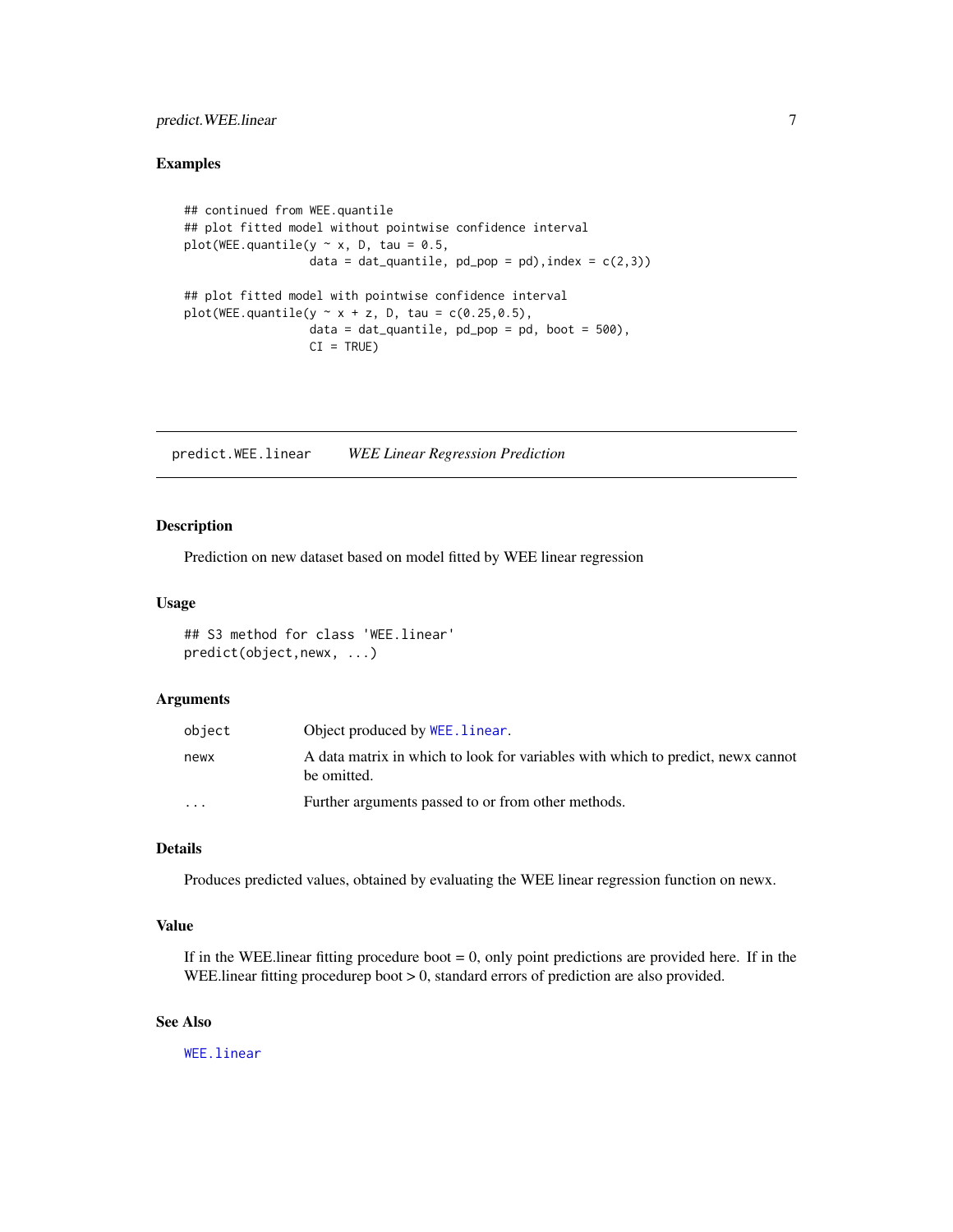#### Examples

```
## continued from WEE.linear
## predict outcome y based on newx
newx = dat[sample(500000,3, replace=F),][,c("x","z")]
predict(WEE.linear(y \sim x + z, D,
data = dat_sample, pD),newx)
predict(WEEu in ear(y ~ x + z, D,data = dat_sample, pD, boot = 500),newx)
```
predict.WEE.logistic *WEE logistic Regression Prediction*

#### Description

Prediction on new dataset based on model fitted by WEE logistic regression

#### Usage

```
## S3 method for class 'WEE.logistic'
predict(object,newx, ...)
```
#### Arguments

| object    | Object produced by WEE. logistic.                                                              |
|-----------|------------------------------------------------------------------------------------------------|
| newx      | A data matrix in which to look for variables with which to predict, new x cannot<br>be omitted |
| $\ddotsc$ | Further arguments passed to or from other methods.                                             |

#### Details

Produces predicted values, obtained by evaluating the WEE logistic regression function on newx.

#### Value

If in the WEE.logistic fitting procedure boot  $= 0$ , linear predictor and predicted response of each newx are given. If in the WEE.logistic fitting procedure boot > 0, standard errors of linear predictor and predicted response are given.

#### See Also

[WEE.logistic](#page-17-1)

<span id="page-7-0"></span>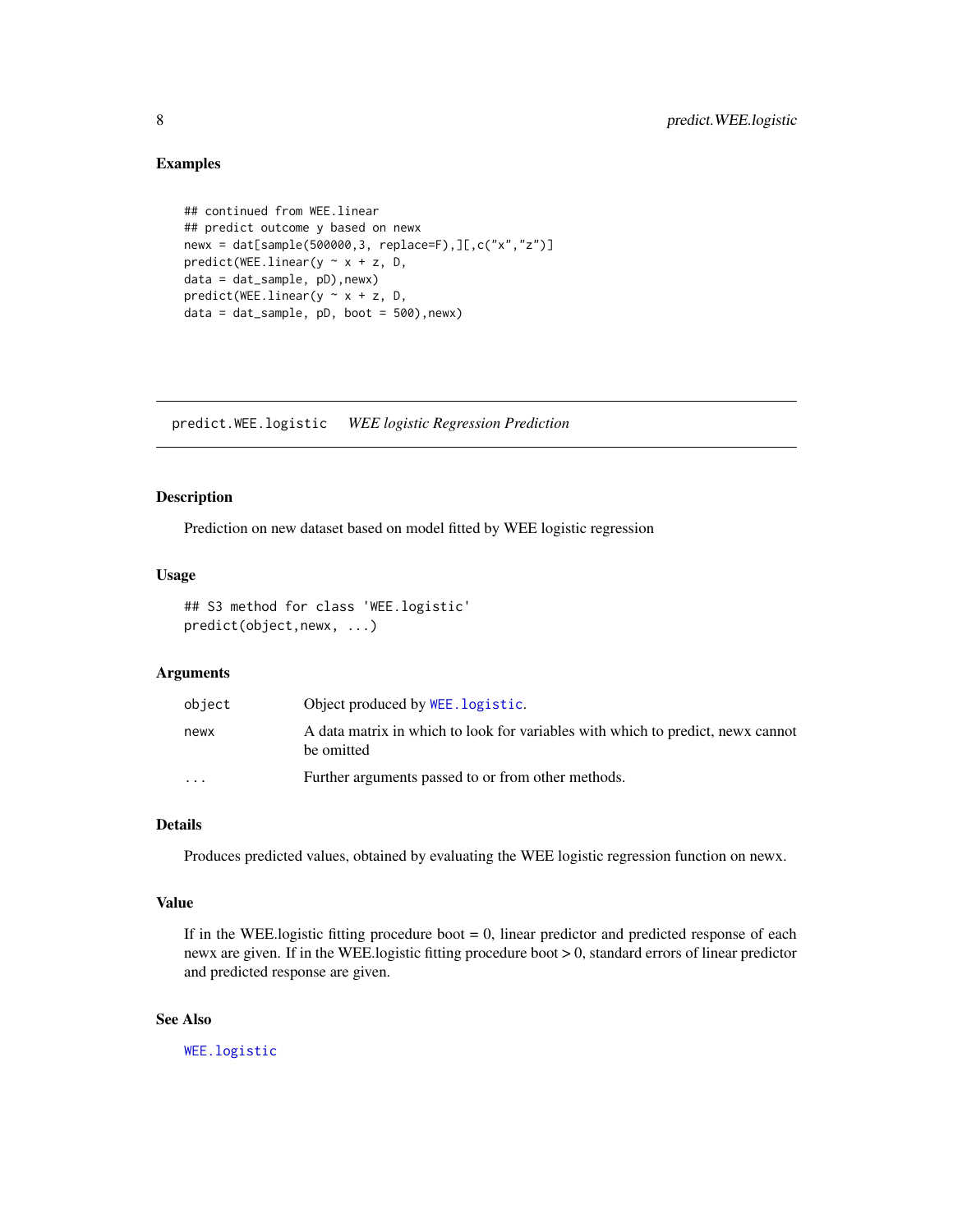#### <span id="page-8-0"></span>predict. WEE. quantile 9

#### Examples

```
## continued from WEE.logistic
## predict outcome y based on newx
newx = dat[sample(500000,3, replace=FALSE),][,c("x","z")]
predict(WEE.logistic(y \sim x + z, D,
        data = dat_sample, pD),newx)
predict(WEE.logistic(y ~ x + z, D,
        data = dat_sample, pD, boot = 500),newx)
```
<span id="page-8-1"></span>predict.WEE.quantile *WEE quantile Regression Prediction*

#### Description

Prediction on new dataset based on model fitted by WEE quantile regression

#### Usage

## S3 method for class 'WEE.quantile' predict(object,newx, ...)

#### Arguments

| object    | Object produced by WEE, quantile.                                                             |
|-----------|-----------------------------------------------------------------------------------------------|
| newx      | A new data matrix in which to look for data with which to predict, news cannot<br>be omitted. |
| $\ddotsc$ | Further arguments passed to or from other methods.                                            |

#### Details

Produces predicted values, obtained by evaluating the WEE quantile regression function on newx.

#### Value

If in the WEE.quantile fitting procedure boot  $= 0$ , only point predictions are given. If in the WEE.quantile fitting procedure boot > 0, standard errors of prediction are also given.

#### See Also

[WEE.quantile](#page-19-1)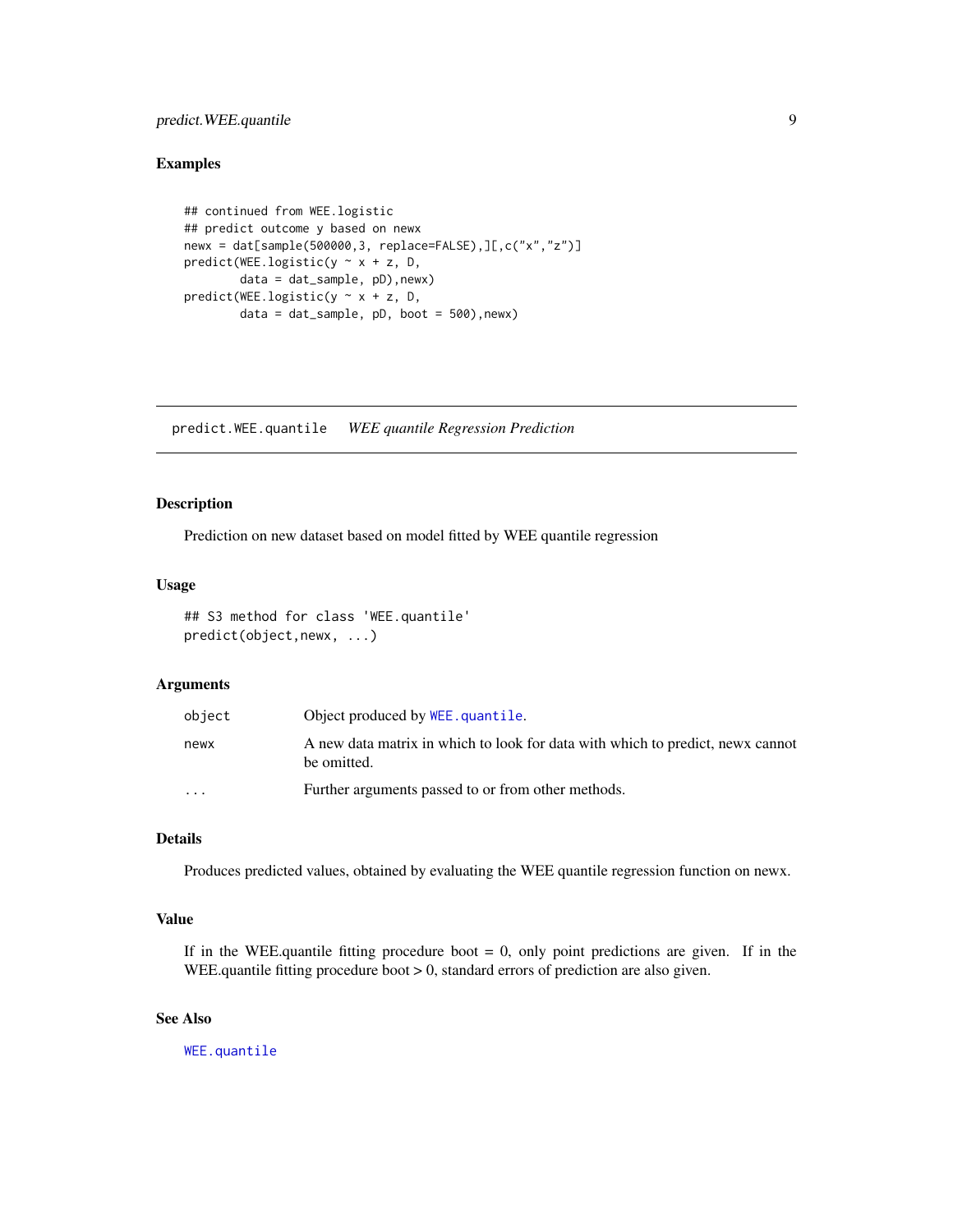#### Examples

```
## continued from WEE.quantile
## prediction based on newx
newx = dat[sample(500000,3, replace=F),][,c("x")]
p1 = predict(WEE.quantile(y \sim x, D, tau = 0.5,data = dat_quantile, pd_pop = pd),newx)
p1
newx = dat[sample(500000,3, replace=F),][,c("x","z")]
p2 = predict(WEE, quantile(y \sim x + z, D, tau = c(0.25, 0.5)),data = dat_quantile, pd\_pop = pd, boot = 500), newx)p2
```
print.summary.WEE.linear

#### *Print WEE Linear Summary Object*

#### Description

Print summary of WEE linear regression object

#### Usage

```
## S3 method for class 'summary.WEE.linear'
print(x, \ldots)
```
#### Arguments

|          | An object of class "summary. WEE. linear" produced by a call to summary. WEE. quantile() |
|----------|------------------------------------------------------------------------------------------|
| $\cdots$ | Optional arguments passed to printing function                                           |

#### See Also

[summary.WEE.linear](#page-12-1)

<span id="page-9-0"></span>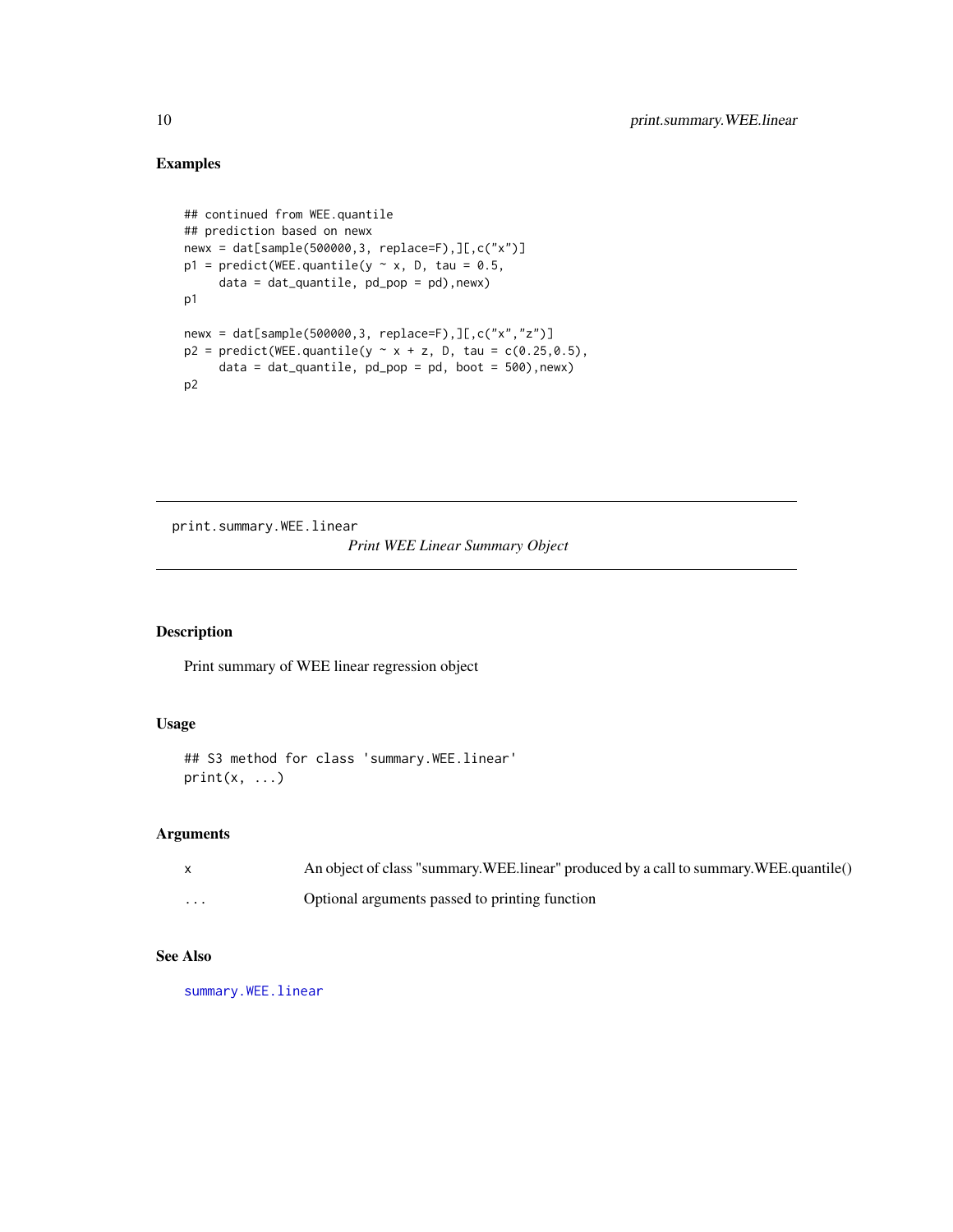<span id="page-10-0"></span>print.summary.WEE.logistic

*Print WEE logistic Summary Object*

#### Description

Print summary of WEE logistic regression object

#### Usage

```
## S3 method for class 'summary.WEE.logistic'
print(x, ...)
```
#### Arguments

|                         | An object of class "summary. WEE.logistic" produced by a call to summary. WEE.quantile() |
|-------------------------|------------------------------------------------------------------------------------------|
| $\cdot$ $\cdot$ $\cdot$ | Optional arguments passed to printing function                                           |

#### See Also

[summary.WEE.logistic](#page-13-1)

print.summary.WEE.quantile

*Print WEE quantile Summary Object*

### Description

Print summary of WEE quantile regression object

#### Usage

```
## S3 method for class 'summary.WEE.quantile'
print(x, \ldots)
```
#### Arguments

|          | An object of class "summary. WEE. quantile" produced by a call to summary. WEE. quantile() |
|----------|--------------------------------------------------------------------------------------------|
| $\cdots$ | Optional arguments passed to printing function                                             |

#### See Also

[summary.WEE.quantile](#page-14-1)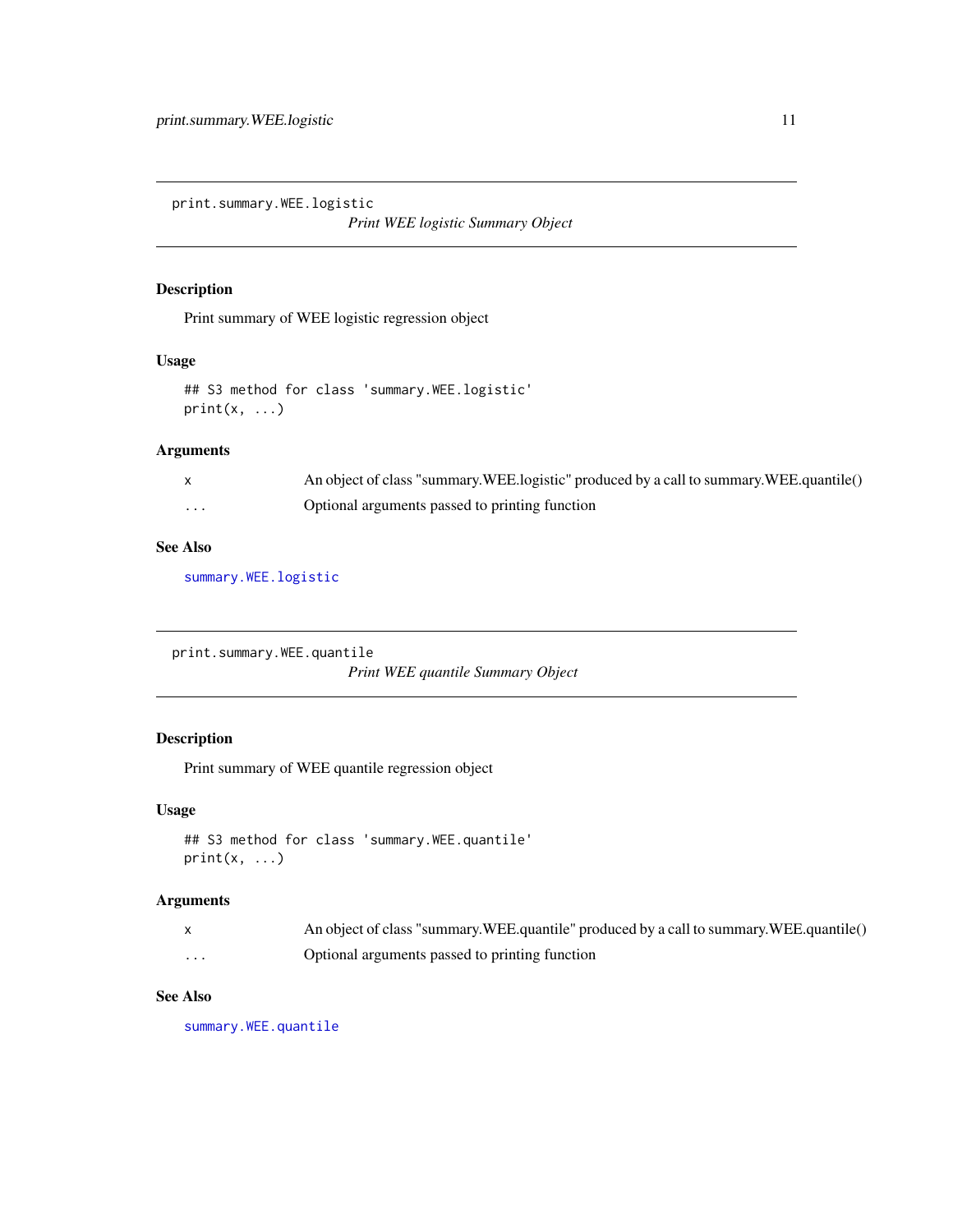<span id="page-11-0"></span>print.WEE.linear *Print a WEE.linear object*

#### Description

Print an object generated by WEE.linear

#### Usage

```
## S3 method for class 'WEE.linear'
print(x, \ldots)
```
#### Arguments

|                   | Object returned from WEE.linear representing the fit of the model |
|-------------------|-------------------------------------------------------------------|
| $\cdot\cdot\cdot$ | Optional arguments passed to printing function                    |

#### See Also

[WEE.linear](#page-15-1)

print.WEE.logistic *Print a WEE.linear object*

#### Description

Print an object generated by WEE.logistic

#### Usage

```
## S3 method for class 'WEE.logistic'
print(x, \ldots)
```
#### Arguments

|                         | Object returned from WEE.logistic representing the fit of the model |
|-------------------------|---------------------------------------------------------------------|
| $\cdot$ $\cdot$ $\cdot$ | Optional arguments passed to printing function                      |

#### See Also

[WEE.logistic](#page-17-1)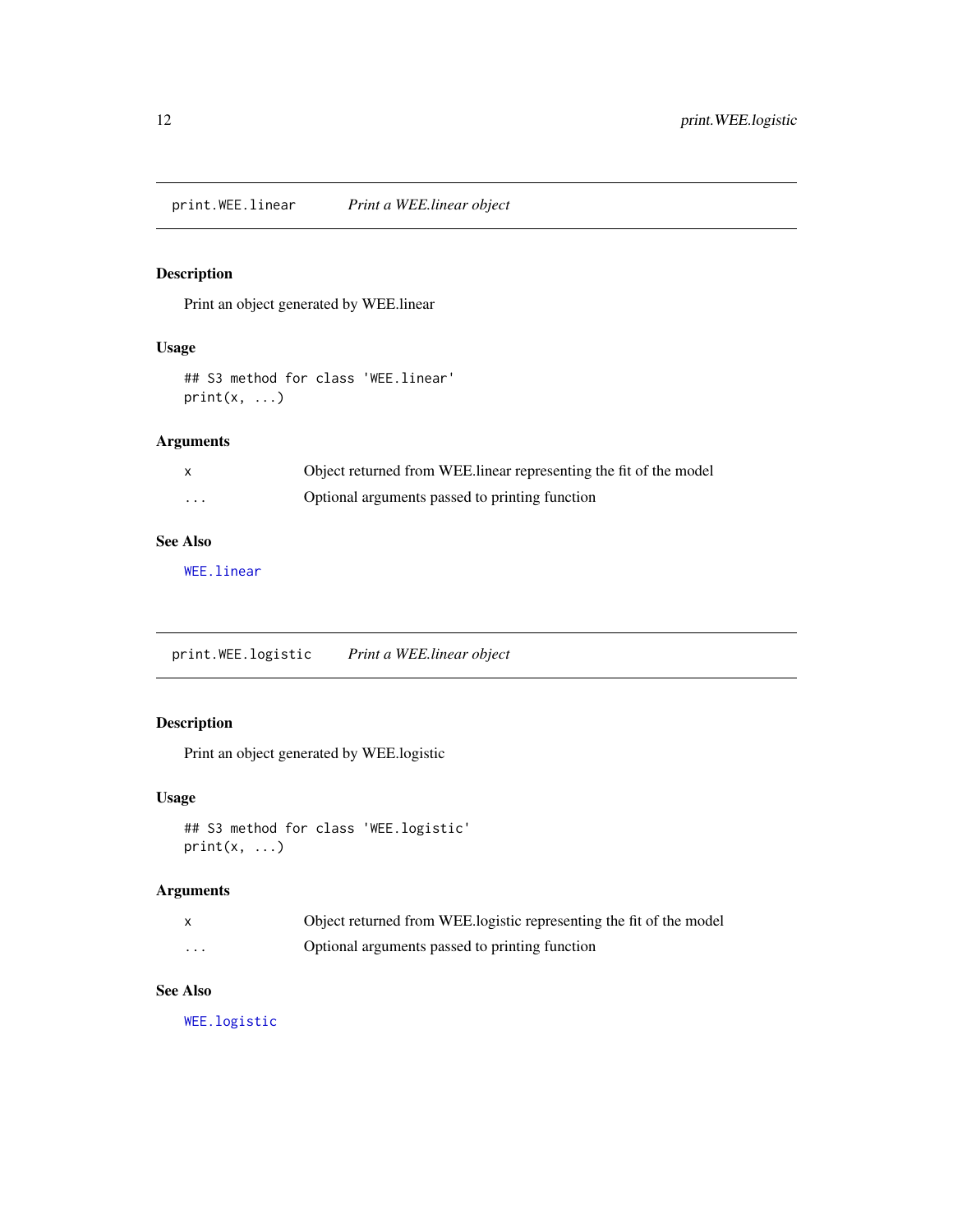<span id="page-12-0"></span>print.WEE.quantile *Print a WEE.linar object*

#### Description

Print an object generated by WEE.quantile

#### Usage

## S3 method for class 'WEE.quantile'  $print(x, \ldots)$ 

### Arguments

| $\mathsf{X}$ | Object returned from WEE quantile representing the fit of the model |
|--------------|---------------------------------------------------------------------|
| .            | Optional arguments passed to printing function                      |

#### See Also

[WEE.quantile](#page-19-1)

<span id="page-12-1"></span>summary.WEE.linear *Summary methods for WEE linear Regression*

#### Description

Returns a summary list for a WEE linear regression fit.

#### Usage

```
## S3 method for class 'WEE.linear'
summary(object, ...)
```
#### Arguments

| object | object produced by WEE. linear.                    |
|--------|----------------------------------------------------|
| .      | further arguments passed to or from other methods. |

#### Value

a list is returned with the following components.

| Coefficients | a vector of coefficients                                                                                              |
|--------------|-----------------------------------------------------------------------------------------------------------------------|
| StdErr       | bootstrap standard errors of the coefficients, only returned when boot $> 0$                                          |
| Chisg        | Chi-squared test statistics of the coefficients, only returned when boot $> 0$                                        |
| p.value      | p-values of the chi-squared test statistics, only returned when boot $> 0$                                            |
| Covariance   | the estimated covariance matrix of the coefficients in the model, provided that<br>boot $> 0$ in the called sequence. |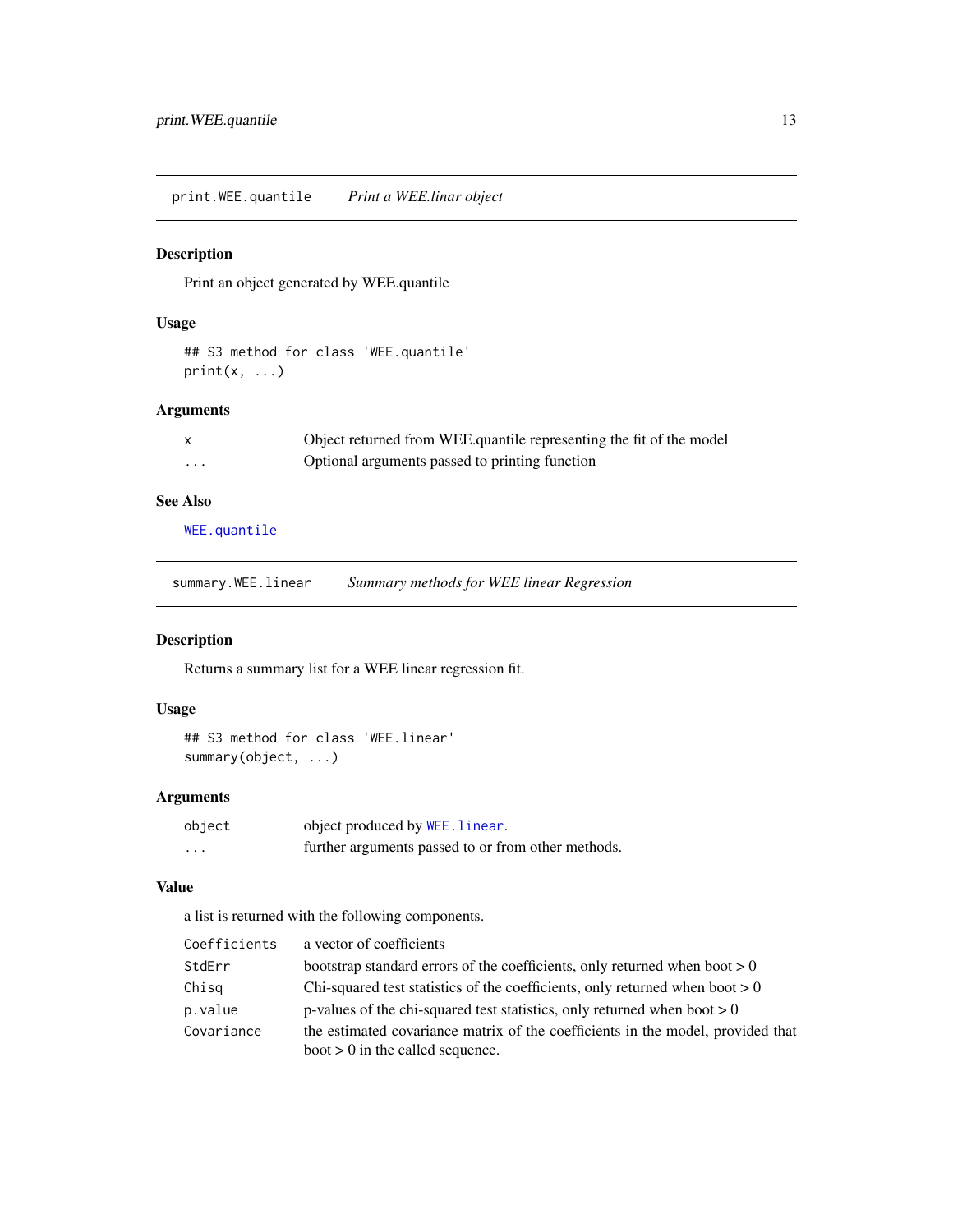#### See Also

[WEE.linear](#page-15-1)

#### Examples

```
## continued from WEE.linear
## summary of WEE linear object
summary(WEE.linear(y ~ x + z, D,
       data = dat_sample, pd_pop = pD))
summary(WEE.linear(y \sim x + z, D,
        data = dat_sample, pd_pop = pD, boot=500))
```
<span id="page-13-1"></span>summary.WEE.logistic *Summary methods for WEE logistic Regression*

#### Description

Returns a summary list for a WEE logistic regression fit.

#### Usage

```
## S3 method for class 'WEE.logistic'
summary(object, ...)
```
#### Arguments

| object   | object produced by WEE. logistic.                  |
|----------|----------------------------------------------------|
| $\cdots$ | further arguments passed to or from other methods. |

#### Value

a list is returned with the following components.

| Coefficients | a vector of coefficients                                                                                              |
|--------------|-----------------------------------------------------------------------------------------------------------------------|
| Oddsratio    | the exponentiated coefficients, namely the odds ratio associated with the corre-<br>sponding covariate                |
| StdErr       | bootstrap standard errors of the coefficients, only returned when boot $> 0$                                          |
| Wald         | Wald test statistics of the coefficients, only returned when boot $> 0$                                               |
| p.value      | p-values of the Wald test statistics, only returned when boot $> 0$                                                   |
| Covariance   | the estimated covariance matrix for the coefficients in the model, provided that<br>boot $> 0$ in the called sequence |

#### See Also

[WEE.logistic](#page-17-1)

<span id="page-13-0"></span>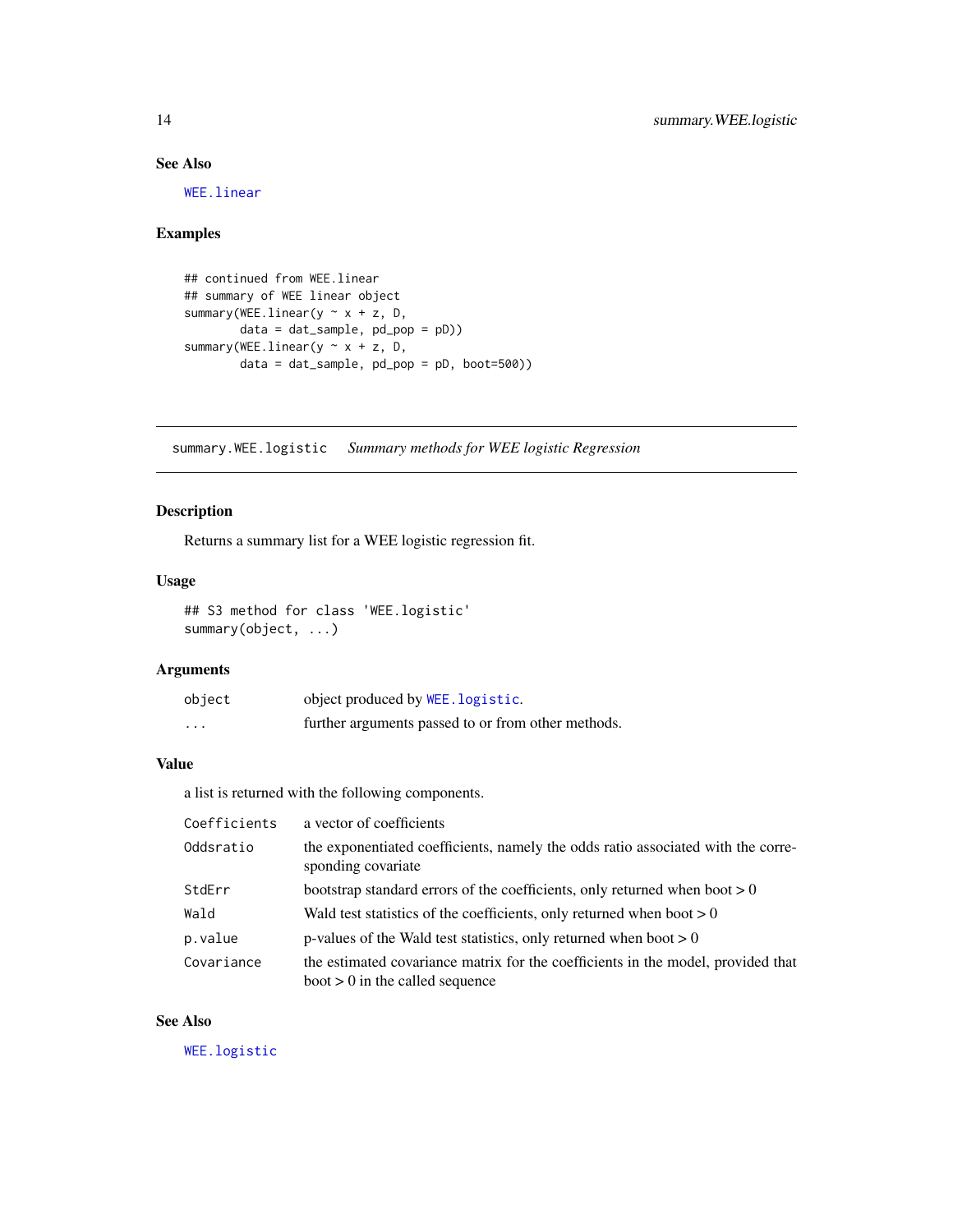#### <span id="page-14-0"></span>summary. WEE. quantile 15

#### Examples

```
## continued from WEE.logistic
## summary of WEE logistic object
summary(WEE.logistic(y ~ x + z, D,
       data = dat_sample, pd_pop = pD))
summary(WEE.logistic(y ~ x + z, D,
       data = dat_sample, pd_pop = pD, boot=500))
```
<span id="page-14-1"></span>summary.WEE.quantile *Summary methods for WEE Quantile Regression*

#### Description

Returns a summary list for a WEE quantile regression fit.

#### Usage

```
## S3 method for class 'WEE.quantile'
summary(object, ...)
```
#### Arguments

| object   | object produced by WEE.quantile.                   |
|----------|----------------------------------------------------|
| $\cdots$ | further arguments passed to or from other methods. |

#### Value

a list is returned with the following components.

| Coefficients | a vector of coefficients                                                                                              |
|--------------|-----------------------------------------------------------------------------------------------------------------------|
| StdErr       | bootstrap standard errors of the coefficients, only returned when boot $> 0$                                          |
| Wald         | Wald test statistics of the coefficients, only returned when boot $> 0$                                               |
| p.value      | p-values of the Wald test statistics, only returned when boot $> 0$                                                   |
| Covariance   | the estimated covariance matrix for the coefficients in the model, provided that<br>$boot > 0$ in the called sequence |

#### See Also

[WEE.quantile](#page-19-1)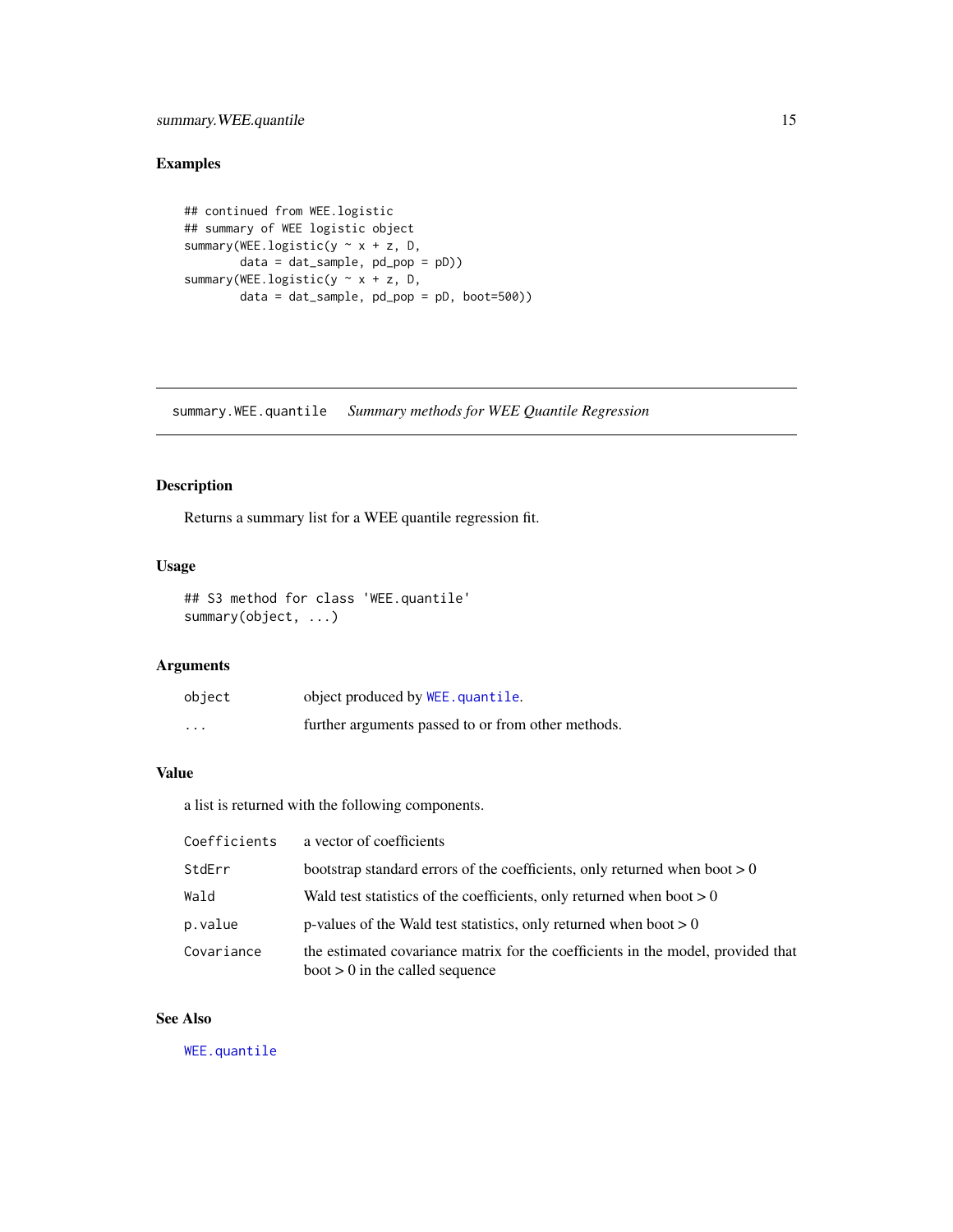#### Examples

```
## continued from WEE.quantile
summary(WEE.quantile(y \sim x, D, tau = 0.5,
                     data = dat_quantile, pd\_pop = pd)summary(WEE.quantile(y \sim x + z, D, tau = c(0.25,0.5),
                     data = dat_quantile, pd_pop = pd, boot=500))
```
#### <span id="page-15-1"></span>WEE.linear *WEE linear regression*

#### Description

Returns an object of class "WEE.linear" that is generated by linear regression with WEE approach for continuous secondary traits in genetic case-control studies.

#### Usage

WEE.linear(formula, D, data, pd\_pop, boot =  $0, ...$ )

#### Arguments

| formula | the secondary trait given SNPs and covariates. e.g. $y \sim x + z$ |
|---------|--------------------------------------------------------------------|
| D       | primary disease (case-control status)                              |
| data    | dataset with real observation.                                     |
| pd_pop  | the population disease prevelance of primary disease.              |
| boot    | number of bootstrap samples. (boot=0 by default)                   |
|         | optional arguments to be passed through to lm.                     |

#### Value

| Coefficients | Point estimates                                     |
|--------------|-----------------------------------------------------|
| StdErr       | Bootstrap standard errors, returned if boot $> 0$   |
| Chisg        | Chi-squared test statistics, returned if boot $> 0$ |
| p.value      | p-values, returned if boot $> 0$                    |
| Covariance   | Covariance matrix, returned if boot $> 0$           |

#### Warning

If boot = 0, point estimates are plotted. If boot > 0, boostrap standard errors, chisquare test statistics, p-values, and covariance matrix are also returned. Optional arguments from lm can be passed to this function, but arguments 'subset' and 'weights' should be used with caution.

<span id="page-15-0"></span>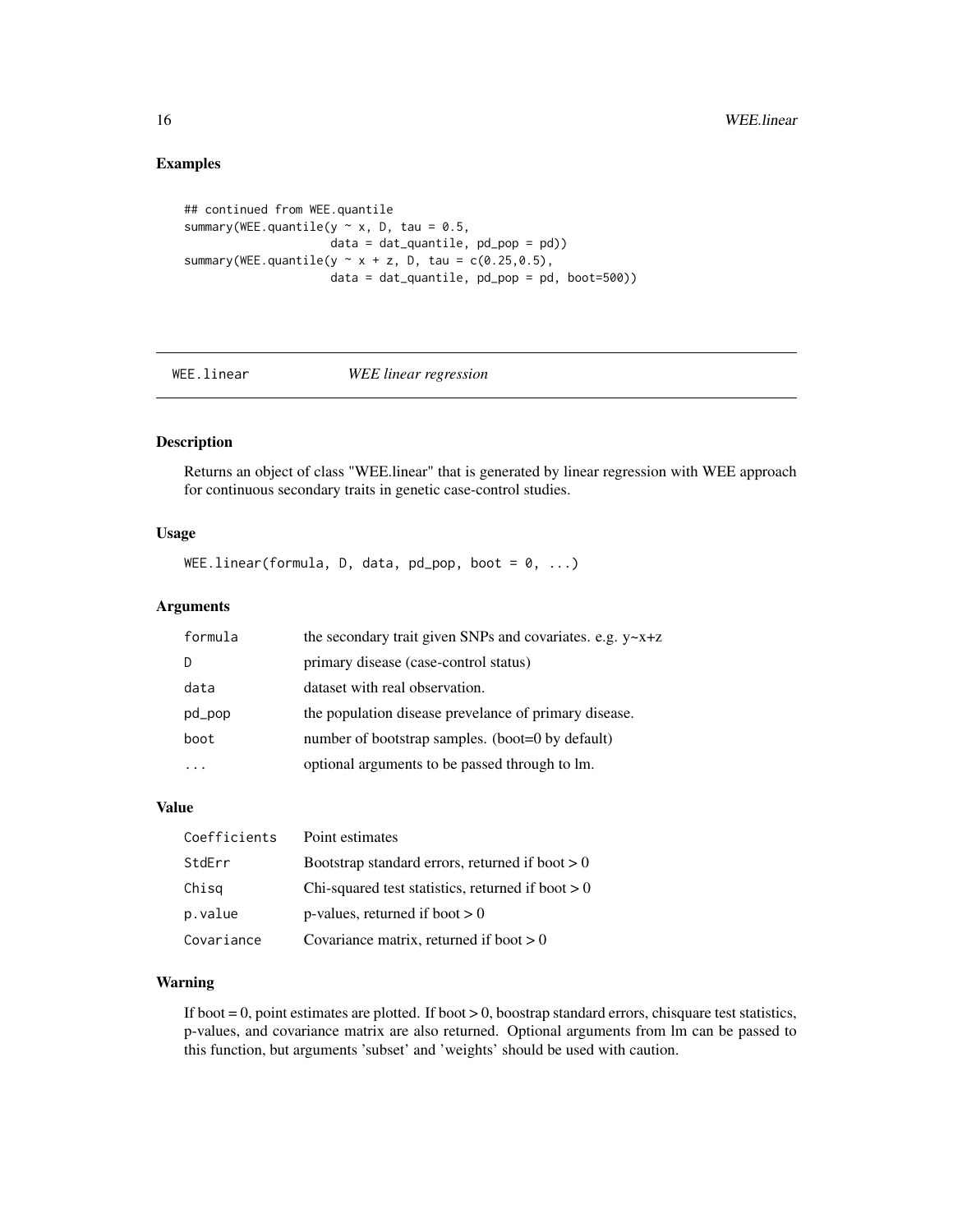#### WEE.linear 17

#### References

Xiaoyu Song, Iuliana Ionita-Laza, Mengling Liu, Joan Reibman, Ying Wei (2016). A General and Robust Framework for Secondary Traits Analysis. *Genetics*, vol. 202 no. 4 1329-1343; DOI: 10.1534/genetics.115.181073

#### Examples

```
## Generate simulated data
# set population size as 500000
n = 500000# set parameters
beta = c(0.2, 0.1) # P(Y|X,Z)gamma = c(0.3, \log(2), \log(2)) #P(D|X,Y,Z)
# generate the genetic variant X
x = rbinom(n, size=2, prob=0.3)
# generate the standardized continuous covariate Z correlated with X
z = \text{norm}(n, \text{mean=0.5} \times x - 0.3, \text{sd=1})# generate the continuous secondary trait Y
y = 1 + \beta \text{eta}[1] \cdot x + \beta \text{eta}[2] \cdot z + \text{rnorm}(n)# generate the primary disease D
alpha = -3.62pd = exp(alpha + x*gamma[1] + y*log(2) + z*log(2)) /
          (1+exp(alpha + x *gamma)[1] + y * log(2) + z * log(2)))d = rbinom(n,size=1,prob=pd)
# form population data set
dat=as.data.frame(cbind(d, y, z, x))
# generate sample dataset with 200 cases and 200 controls
dat\_cases = dat[which(data$d==1),]dat_controls= dat[which(dat$d==0),]
dat_cases_sample = dat_cases[sample(sum(dat$d==1),
                               200, replace=FALSE),]
dat_controls_sample = dat_controls[sample(sum(dat$d==0),
                                     200, replace=FALSE),]
dat_linear=rbind(dat_cases_sample,dat_controls_sample)
colnames(dat_linear)=c("D", "y", "z","x")
D = dat_linear$D # Disease status
pD = sum(data $d == 1)/500000 # Population disease prevalence## WEE linear regresssion
WEE.linear(y \sim x + z, D,
           data = dat_linear, pD)
WEE.linear(y \sim x + z, D,
            data = dat\_linear, pD, boot = 500)
```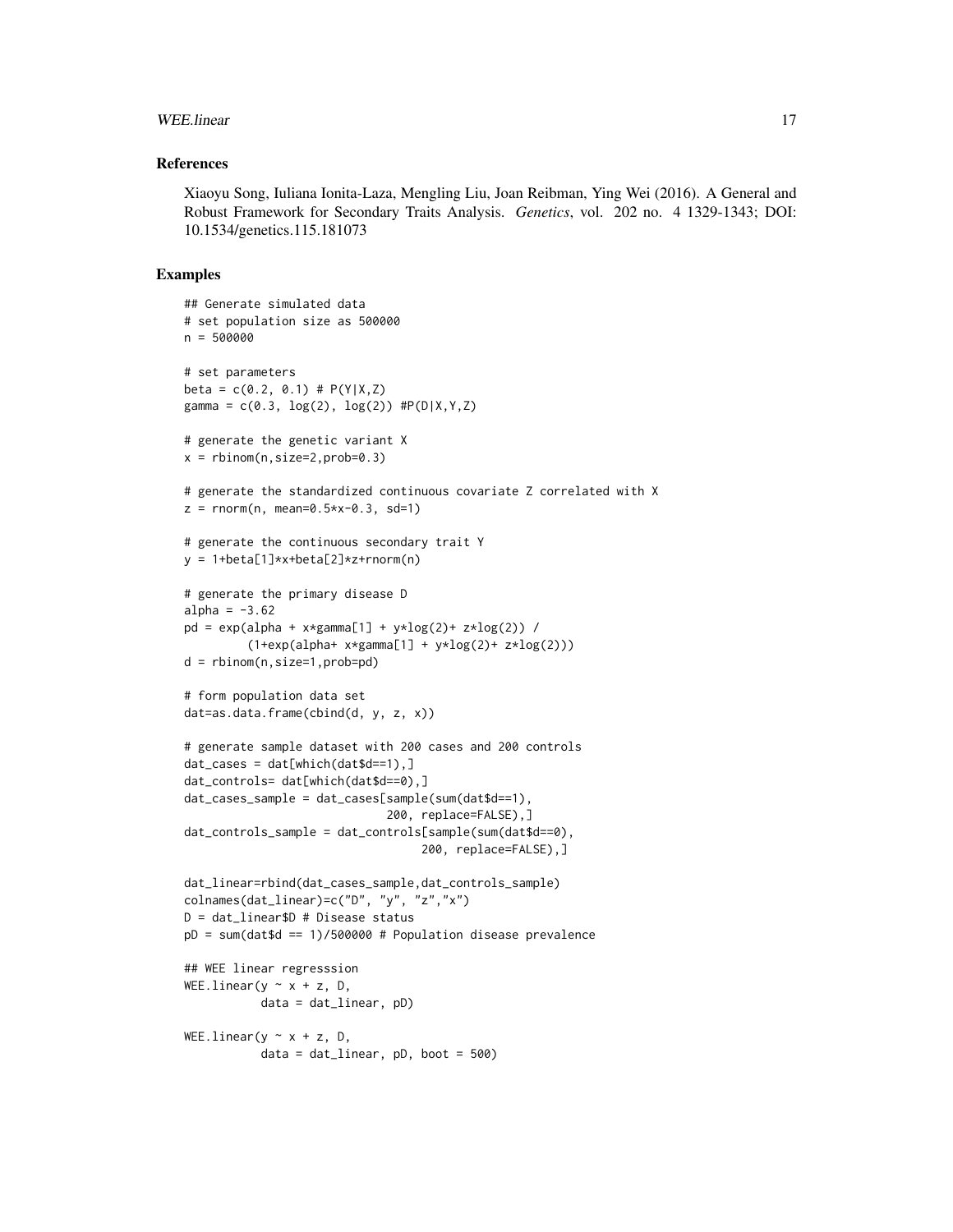<span id="page-17-1"></span><span id="page-17-0"></span>WEE.logistic *WEE logistic regression*

#### Description

Returns an object of class "WEE.logistic" that is generated by logistic regression with WEE approach for binary secondary traits in genetic case-control studies.

#### Usage

```
WEE.logistic(formula, D, data, pd_pop, iter = 5, boot = 0, ...)
```
#### Arguments

| formula | The secondary trait given SNPs and covariates. e.g. $y \sim x + z$ |
|---------|--------------------------------------------------------------------|
| D.      | Primary disease (case-control status)                              |
| data    | Dataset with real observation.                                     |
| pd_pop  | The population disease prevelance of primary disease.              |
| iter    | Number of generating pseudo observations. (iter=10 by default)     |
| boot    | Number of bootstrape samples. (boot=0 by default)                  |
|         | Optional arguments to be passed through to glm.                    |

#### Value

| Coefficients | Point estimates                                                                                        |
|--------------|--------------------------------------------------------------------------------------------------------|
| Oddsratio    | The exponentiated coefficients, namely the odds ratio associated with the corre-<br>sponding covariate |
| StdErr       | Bootstrap standard errors, returned if boot $> 0$                                                      |
| Wald         | Wald test statistics, returned if boot $> 0$                                                           |
| p.value      | p-values, returned if boot $> 0$                                                                       |
| Covariance   | Covariance matrix, returned if boot $> 0$                                                              |

#### Warning

If boot  $= 0$ , point estimates are plotted. If boot  $> 0$ , boostrap standard errors, Wald test statistics, p-values, and covariance matrix are also returned. Optional arguments from glm can be passed to this function, but arguments 'subset' and 'weights' should be used with caution.

#### References

Xiaoyu Song, Iuliana Ionita-Laza, Mengling Liu, Joan Reibman, Ying Wei (2016). A General and Robust Framework for Secondary Traits Analysis. *Genetics*, vol. 202 no. 4 1329-1343; DOI: 10.1534/genetics.115.181073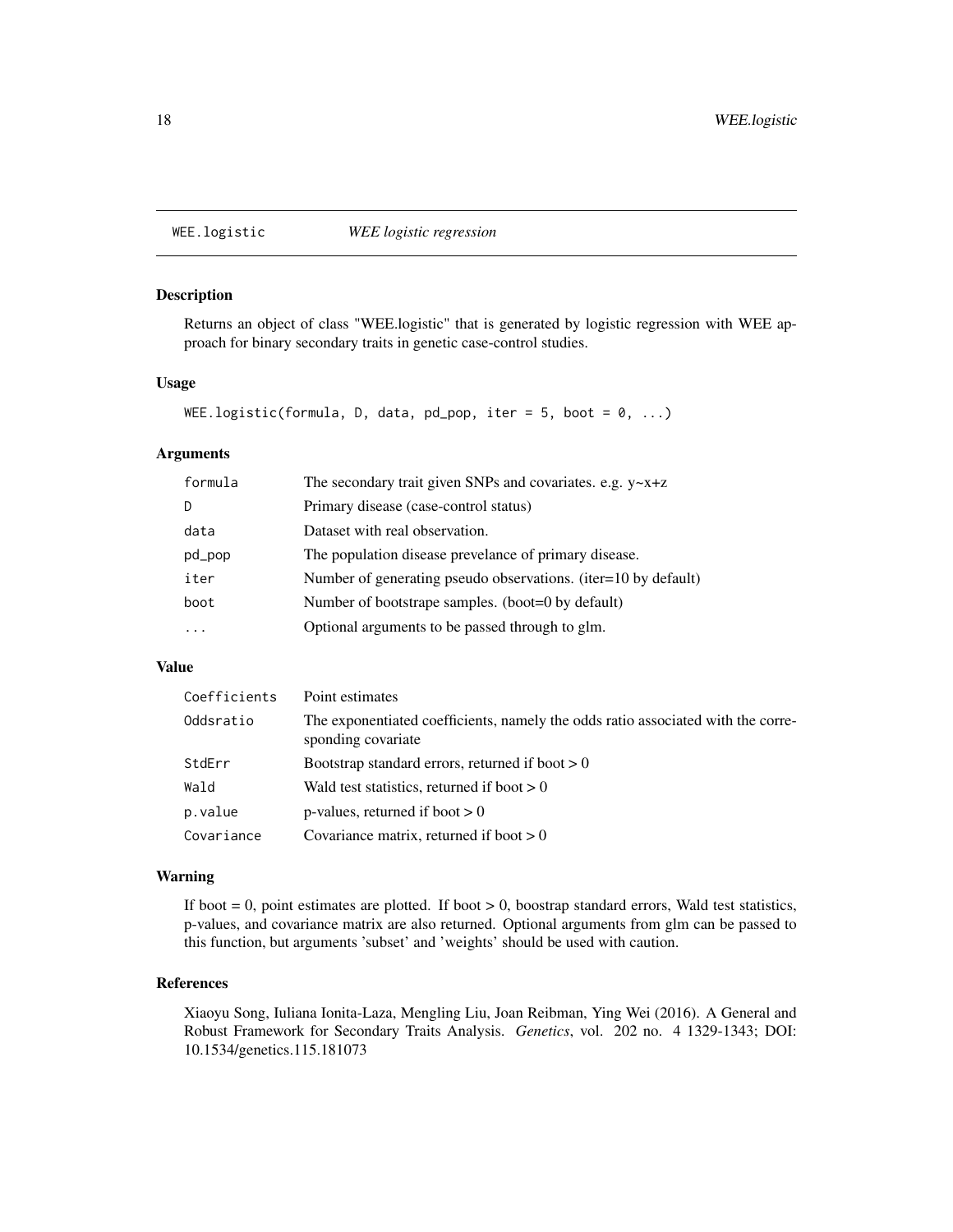#### WEE.logistic 19

#### Examples

```
## Generate simulated data
# set population size as 500000
n = 500000
# set parameters
beta = c(0.2, 0.1) # P(Y|X,Z)gamma = c(0.3, \log(2), \log(2)) #P(D|X,Y,Z)
# generate the genetic variant X
x = rbinom(n, size=2, prob=0.3)
# generate the standardized continuous covariate Z correlated with X
z = rnorm(n, mean=0.5*x-0.3, sd=1)# generate the binary secondary trait Y
py = exp(-1 + beta[1] * x + beta[2] * z)/
         (1+exp(-1+beta[1]*x+beta[2]*z))
y = rbinom(n, 1, py)# generate the primary disease D
# (alpha changes to make sure the disease prevalence = 0.1 )
alpha = -2.88pd = exp(alpha+x*gamma[1]+y*log(2)+z*log(2))/
        (1+exp(alpha+x*gamma[1]+y*log(2)+z*log(2)))
d = rbinom(n,size=1,prob=pd)
# form the population dataset
dat = as.data.frame(cbind(d, y, z, x))
# generate sample dataset with 200 cases and 200 controls
dat\_cases = dat[which(data$d==1),]dat_controls= dat[which(dat$d==0),]
dat_cases_sample = dat_cases[sample(sum(dat$d==1),
                             200,replace=FALSE),]
dat_controls_sample = dat_controls[sample(sum(dat$d==0),
                                   200,replace=FALSE),]
dat_logistic = rbind(dat_cases_sample,dat_controls_sample)
colnames(dat_logistic) = c("D", "y", "z", "x")D = dat_logistic$D # Disease status
pD = sum(dat$d==1)/500000 # Population disease prevalence
## WEE logsitic regression
WEE.logistic(y \sim x + z, D,
             data = dat_logistic, pD)
WEE.logistic(y \sim x + z, D,
             data = dat_logistic, pD, boot = 500)
```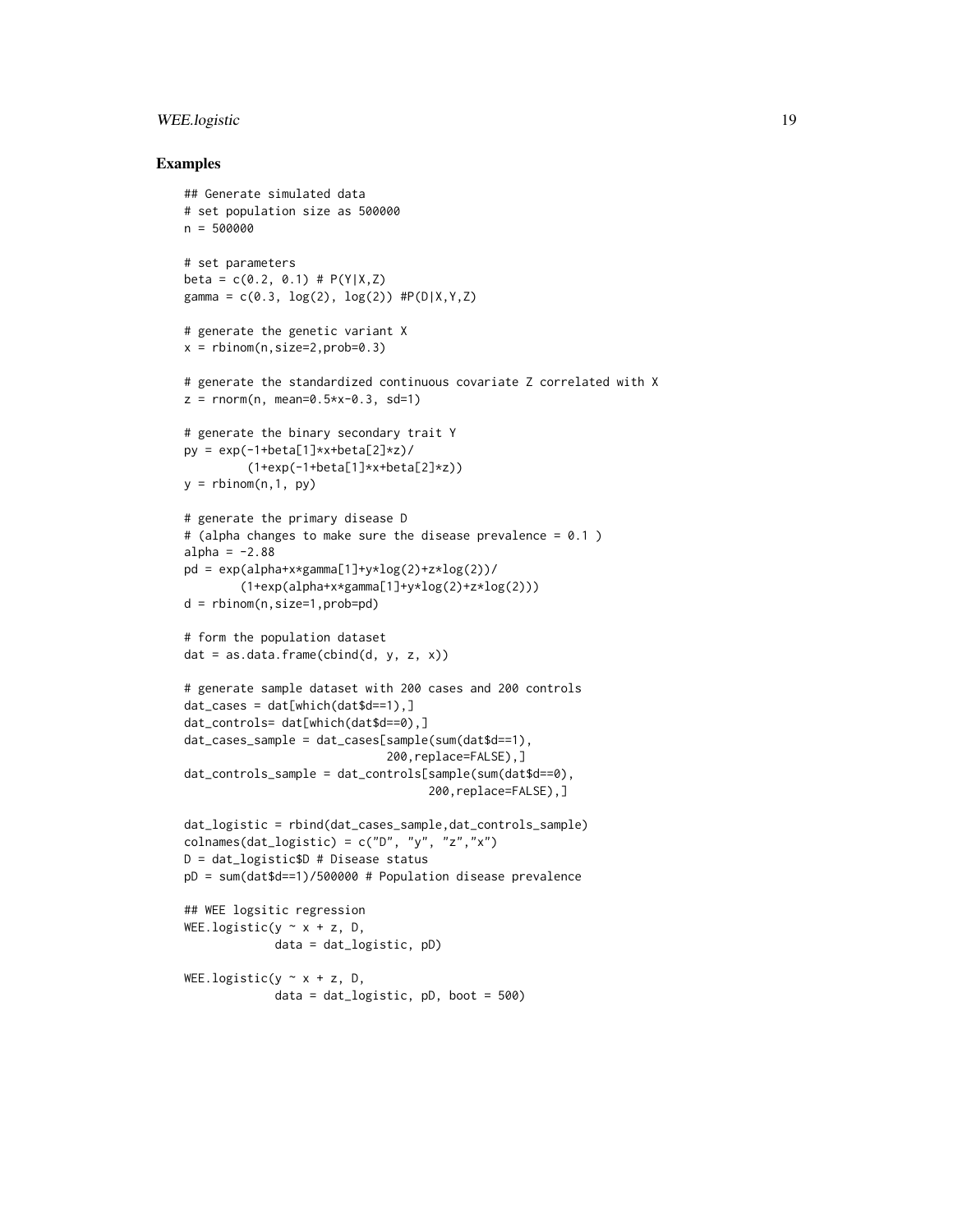<span id="page-19-1"></span><span id="page-19-0"></span>

#### Description

Returns an object of class "WEE.quantile" that is generated by quantile regression with WEE approach for continuous secondary traits in genetic case-control studies.

#### Usage

```
WEE.quantile(formula, D, data, pd_pop, tau, iter = 5, boot = 0, ...)
```
#### Arguments

| formula | The secondary trait given SNPs and covariates. e.g. $y \sim x + z$ |
|---------|--------------------------------------------------------------------|
| D       | Primary disease (case-control status), must be specified.          |
| data    | Dataset with real observation.                                     |
| pd_pop  | The population disease prevelance of primary disease.              |
| tau     | The quantile level to be estimated. Multiple taus can be chosen.   |
| iter    | Number of generating pseudo observations. (iter=10 by default)     |
| boot    | Number of bootstrape samples. (boot=0 by default)                  |
|         | Optional arguments to be passed through to rq.                     |

#### Details

The quantile regression package "quantreg" is required before calling this function

#### Value

| Coefficients | Point estimates                                   |
|--------------|---------------------------------------------------|
| StdErr       | Bootstrap standard errors, returned if boot $> 0$ |
| Wald         | Wald test statistics, returned if boot $> 0$      |
| p.value      | p-values, returned if boot $> 0$                  |
| Covariance   | Covariance matrix, returned if boot $> 0$         |

#### Warning

If boot  $= 0$ , point estimates are plotted. If boot  $> 0$ , boostrap standard errors, Wald test statistics, p-values, and covariance matrix are also returned. Optional arguments from rq can be passed to this function, but arguments 'subset' and 'weights' should be used with caution.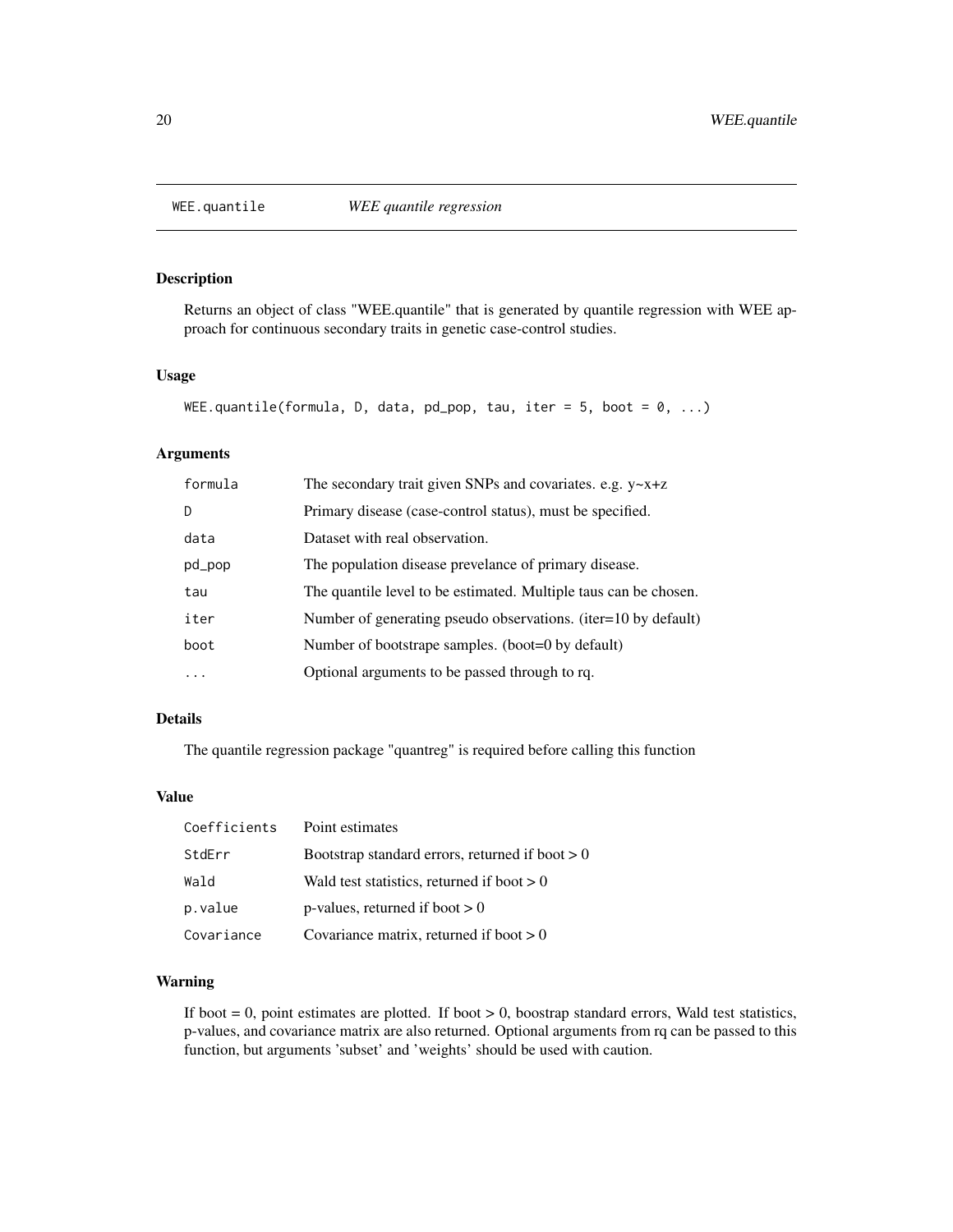#### WEE.quantile 21

#### References

[1] Ying Wei, Xiaoyu Song, Mengling Liu, Iuliana Ionita-Laza and Joan Reibman (2016). Quantile Regression in the Secondary Analysis of Case Control Data. *Journal of the American Statistical Association*, 111:513, 344-354; DOI: 10.1080/01621459.2015.1008101

[2] Xiaoyu Song, Iuliana Ionita-Laza, Mengling Liu, Joan Reibman, Ying Wei (2016). A General and Robust Framework for Secondary Traits Analysis. *Genetics*, vol. 202 no. 4 1329-1343; DOI: 10.1534/genetics.115.181073

#### Examples

```
## Generate simulated data
# set population size as 500000
n = 500000
# set parameters
beta = c(0.12, 0.1) # P(Y|X,Z)gamma = c(-4, \log(1.5), \log(1.5), \log(2)) #P(D|X,Y,Z)
# generate the genetic variant X
x = rbinom(n, size=2, prob=0.3)
# generate the continuous covariate Z
z = rnorm(n)# generate the continuous secondary trait Y
y= 1 + \text{beta}[1]*x + \text{beta}[2]*z + (1+0.02+x)*rnorm(n)# generate disease status D
p = exp(gamma[1]+x*gamma[2]+z*gamma[3]+y*gamma[4])/(1+exp(gamma[1]+x*gamma[2]+z*gamma[3]+y*gamma[4]))
d = rbinom(n,size=1,prob=p)
# form population data dataset
dat = as.data-frame(cbind(x,y,z,d))colnames(dat) = c("x", "y", "z", "d")# Generate sample dataset with 200 cases and 200 controls
dat\_cases = dat[which(data$d==1),]dat_controls= dat[which(dat$d==0),]
dat_cases_sample = dat_cases[sample(sum(dat$d==1),
                             200, replace=FALSE),]
dat_controls_sample = dat_controls[sample(sum(dat$d==0),
                                    200, replace=FALSE),]
dat_quantile = as.data.frame(rbind(dat_cases_sample,
                                    dat_controls_sample))
colnames(dat_quantile) = c("x", "y", "z", "D")D = dat_quantile$D # Disease status
pd = sum(d==1)/n # population disease prevalence
```
# WEE quantile regressions: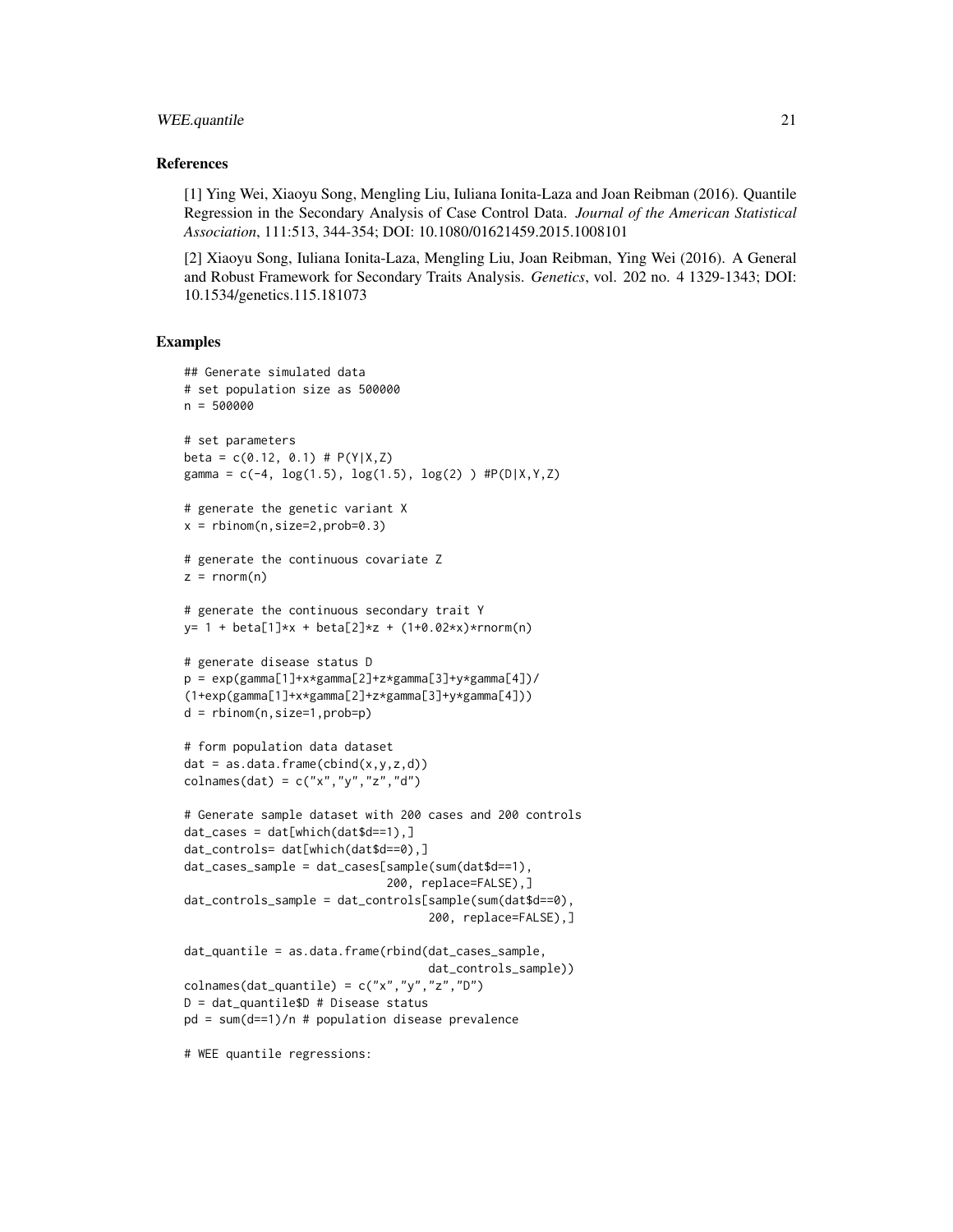22 WEE.quantile

WEE.quantile(y  $\sim$  x, D, tau = 0.5, data = dat\_quantile, pd\_pop = pd) WEE.quantile(y  $\sim$  x + z, D, tau = 1:9/10,

 $data = dat_quantile$ ,  $pd_pop = pd$ , boot = 500)